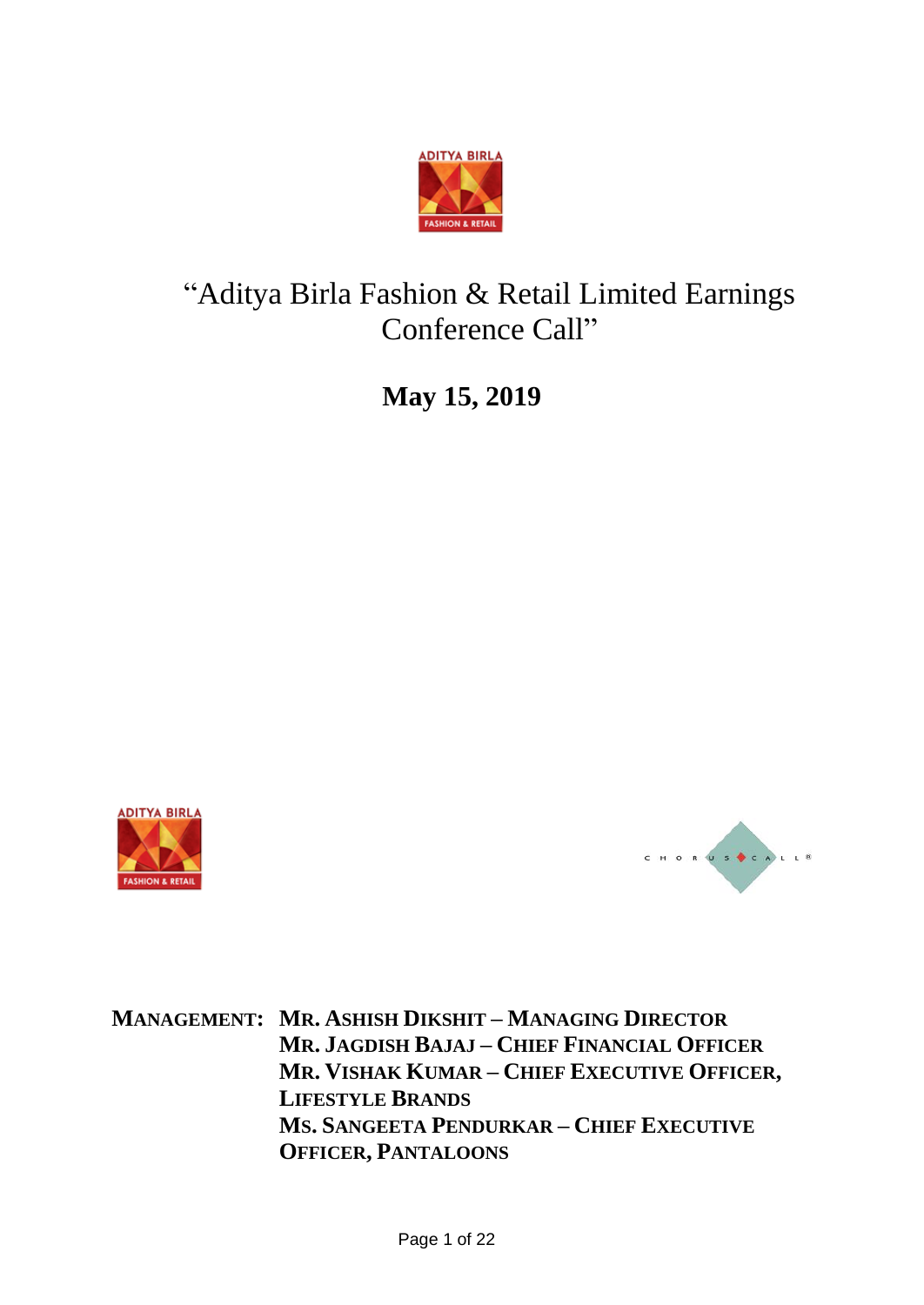

**Moderator:** Ladies & gentlemen, good day and welcome to the Aditya Birla Fashion & Retail Limited Earnings Conference Call. We have with us today on the call Mr. Ashish Dikshit – Managing Director, Mr. Jagdish Bajaj – CFO, Mr. Vishak Kumar – CEO, Lifestyle Brands, Ms. Sangeeta Pendurkar – CEO, Pantaloons.

> As a reminder, all participant lines will be in the listen-only mode. And there will be an opportunity for you to ask questions after the presentation concludes. Should you need assistance during the conference call, please signal the operator by pressing '\*' then '0' on your touchtone phone. Please note that this conference is being recorded.

I now hand the conference over to Mr. Jagdish Bajaj – CFO. Thank you, and over to you sir

**Jagdish Bajaj:** Good afternoon. And welcome to the Earnings Call of Aditya Birla Fashion & Retail. Aditya Birla Fashion is the leader in the branded apparel space with a diversified portfolio of a strong brand and retail formats. It's strategy to build a strong brand, launch innovative products, continuously expand distribution channel and focus on customer centricity has helped deliver a stellar performance for the year FY19. We continue to pursue this is strategy even in difficult market conditions like Q4 FY19 as **evinced** by our increase brand investment. We have significantly increased the marketing spend in Q4 FY19 by Rs. 54 crores over last year. The annual spend for FY19 is higher by Rs. 112 crores over FY18. This, we believe is good for our long-term growth, but has impacted the profitability in the current quarter.

Now, let me give you a snapshot of the financial performance of the company:

Quarter four 2019, the revenues of the company were Rs. 1,915 crores, registering a growth of 9% over Q4 FY18. The EBITDA at Rs. 149 crores versus Rs. 174 crores in Q4 18 seen a decline of 14%. Consequently, the PBT of the company was Rs. 33 crores, which is lower by 31% from Q4 FY18.

For FY19 on a full year basis, the company recorded a stellar performance with 13% growth in revenues, which has risen from Rs. 7,181 crores Rs. 8,118 crores. EBITDA has seen an impressive growth from Rs. 501 crores in FY18 to Rs. 619 crores in FY19, even with huge spend on advertising and marketing. The overall EBITDA margins of the company has expanded by 60 basis points from 7% in FY18 to 7.6% in FY19. Both our businesses, Lifestyle and Pantaloons have improved their margins, Lifestyle from 11.7% to 12%, and Pantaloons from 6% to 7.2%. The PBT of the company has tripled from Rs. 49 crores to Rs. 149 crores. The company is provided for the first time Rs. 22 crores towards minimum alternate text, and also created deferred tax assets of Rs. 194 crores towards SS losses linked to reasonable certainty and other timing difference. With this, the PAT stands at Rs. 321 crores compared to a PAT of Rs. 118 crores last year.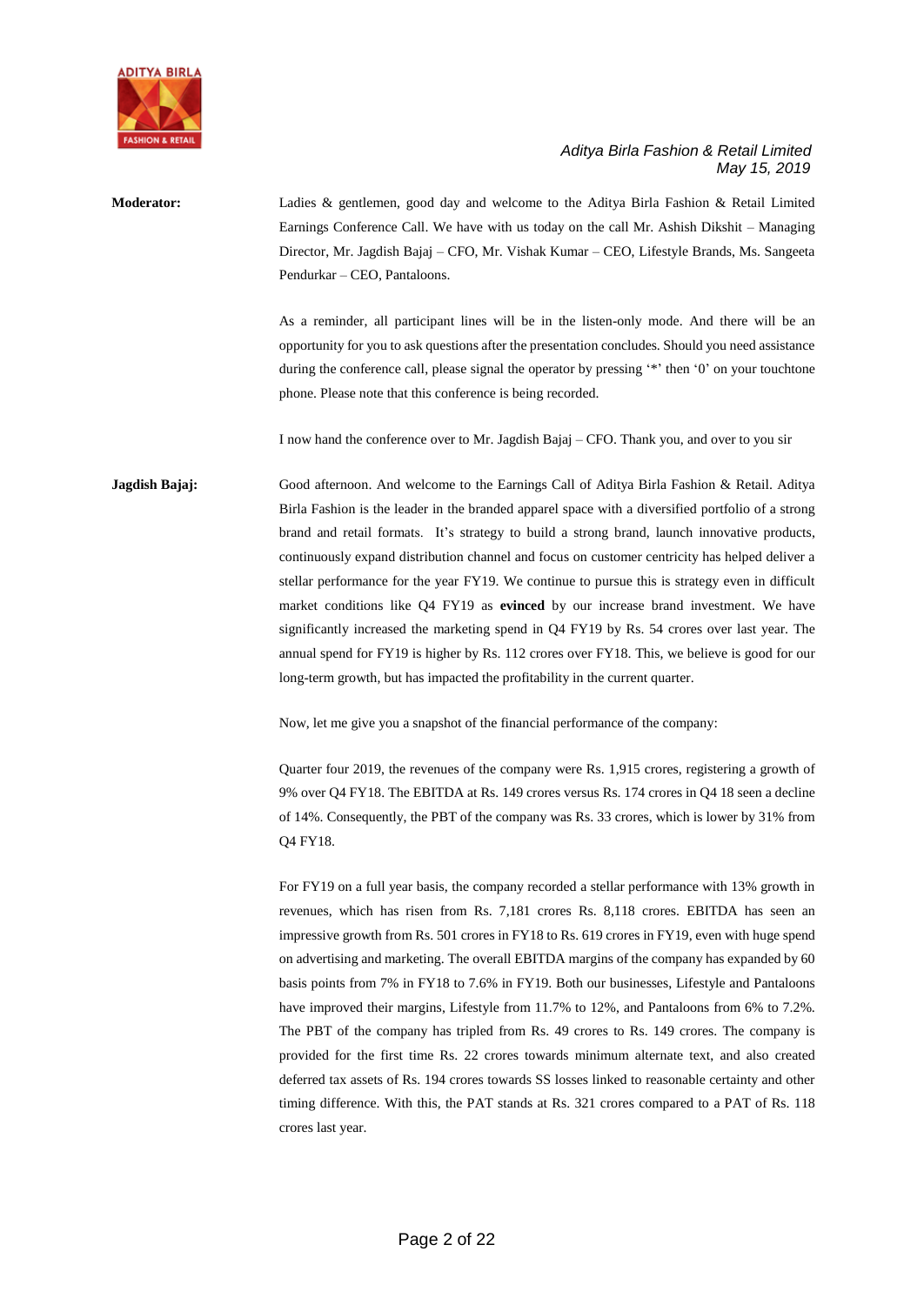

I will now take you through the performance of individual businesses, starting with Lifestyle brand business:

The business continues to focus on product design, category extensions, network expansions, along with increased investment in marketing, which is leading to tremendous business performance quarter-on-quarter. The strategic marketing focus of the business continues to drive growth. In Q4 19, revenue of the segment grew by 12% from Rs. 1,015 crores to Rs. 1032 crores in Q4 FY19. The L-to-L growth in the quarter was 6%. The EBITDA for the quarter is Rs. 169 crores versus Rs. 166 crores in Q4 FY18, after approximately spending Rs. 40 crores towards advertising and branding. This is an incremental thing from last year. EBITDA margins will remain healthy at 15%. For the full year, revenue rose from Rs. 3,866 crores two Rs. 4,304 crores, recording a growth of 11% on the year-on-year basis. The EBITDA increased by 15% from Rs. 450 crores in FY18 to Rs. 519 crores in the current financial year. This is with a 60% higher spend on marketing and advertisement. EBITDA margins remain healthy at 12%, and also expanded by 30 point from last year. The EBO network expanded to 1,980 stores in Q4 FY19 from 1,814 stores in same period last year. The business is growing in revenue, EBITDA, store expansion and generating healthy case for the company. We expect to accelerate the growth momentum going forward.

Moving on to the Pantaloon business:

Pantaloon continues to grow steadily, driven by continued product improvement and strong brand investments. In Q4 FY19 IndAS 115 has impacted revenue of the quarter due to net accrual**, instead** of recording full sales in our books. The impact of IndAS is Rs. 35 crores in revenue, resulting in a lower reported revenue of Rs. 633 crores compared to Rs. 641 crores in Q4 FY18. Adjusted for this, Pantaloon would have reported revenues of Rs. 668 crores versus Rs. 641 crores in Q4 FY18, a growth of 4%. The reported EBITDA at Rs. 13 crores is lower than Rs. 27 crores, but this is with higher advertisement spend in the quarter and one-time inventory markdown provision, the total impact of both these items are Rs. 15 crores. Adjusted for this, EBITDA of Q4 FY19 would have been Rs. 28 crores versus Rs. 27 crores in Q4 FY18. The revenues for full year has risen by 12% from Rs. 2,862 crores to Rs. 3,194 crores. Adjusted for IndAS and GST impact the growth would have been 15%. The EBITDA for the whole year has risen by 35% from Rs. 171 crores to Rs. 231 crores, with 62% incremental advertising and marketing spends. The EBITDA margin has expanded by 120 basis points from 6% to 7.2%. The retail network has now expanded to 308 stores, including 61 franchise stores, and we will continue expansion in newer market.

Ladies and gentlemen, FY19 has been a year of transformation at Pantaloons. We have made significant improvement in several key aspects such as product aesthetics, quality, freshness of merchandise, and strengthening its brand equity. These have resulted in significant improvement in the overall performance, particularly in the second half of the year. More importantly, the business is now on a sound footing and ready for accelerated growth.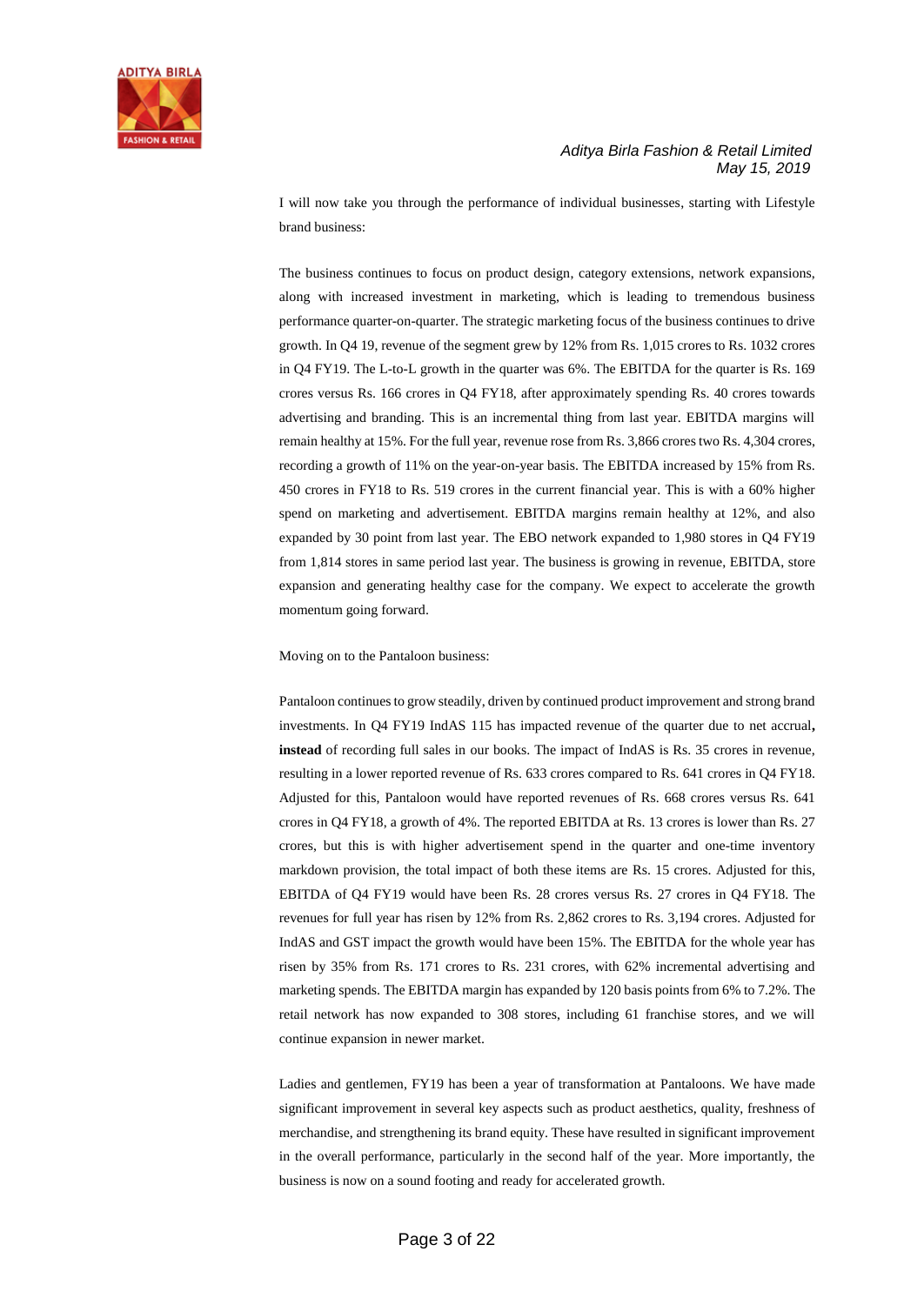

Next, we move to the Fast Fashion business:

We continue to focus on improving the profitability of the Fast Fashion business by rationalizing the existing stores and implementing tighter cost controls. The business has posted a steady performance with EBITDA losses for full year reducing from Rs. 53 crores to Rs. 32 crores, a reduction of 40%. Also, the quarterly numbers for Fast Fashion were largely remained flat. The company has also decided not to pursue PEOPLE brand in Fast Fashion segment as a standalone retail format going forward. Over the next year existing PEOPLE stores will be converted to other branded stores of the company. Considering the equity of brand PEOPLE amongst young consumers, the brand will be launched as a youth brand within Pantaloons stores. This will rationalize our Fast Fashion portfolio and address Pantaloons' strategic need to attract younger consumers to their stores. This initiative will enable company to reduce losses in this segment from FY21.

And lastly, our rapidly growing portfolio of our businesses which includes innerwear, an international brand:

The innerwear business continues to scale up rapidly and has reached 14,000 outlets at the end of March 2019. The revenues of the segment have doubled to approximately Rs. 200 crores, this was possible with increased expectations of our menswear and recently launched women's wear. Van Heusen Innerwear is received well in the market and will continue with our aggressive growth by further capitalizing on the momentum that we have created.

#### Global brands:

In the global brands business, we continue to steadily grow our mono-brand businesses. Our portfolio consists of super premium brands, Ralph Lauren; casual denim lead brand, American Eagle; and the iconic British brands, Ted Baker and Hackett. The collective continues to remain the leading luxury apparel retailer in the industry.

Revenues from other business segments witnessed 65% growth over fourth quarter last year from Rs. 65 crores to Rs. 107 crores. The full year revenue grew at a staggering 80% to Rs. 369 crores from Rs. 205 crores, and EBITDA losses stand at Rs. 85 across from Rs. 53 crores, primarily attributed by innerwear business.

#### Now on to our balance sheet:

We manage our balance sheet well in terms of net working capital, and generated cash which enabled us to reduce our debt from Rs. 1,861 crores to Rs. 1,703 crores.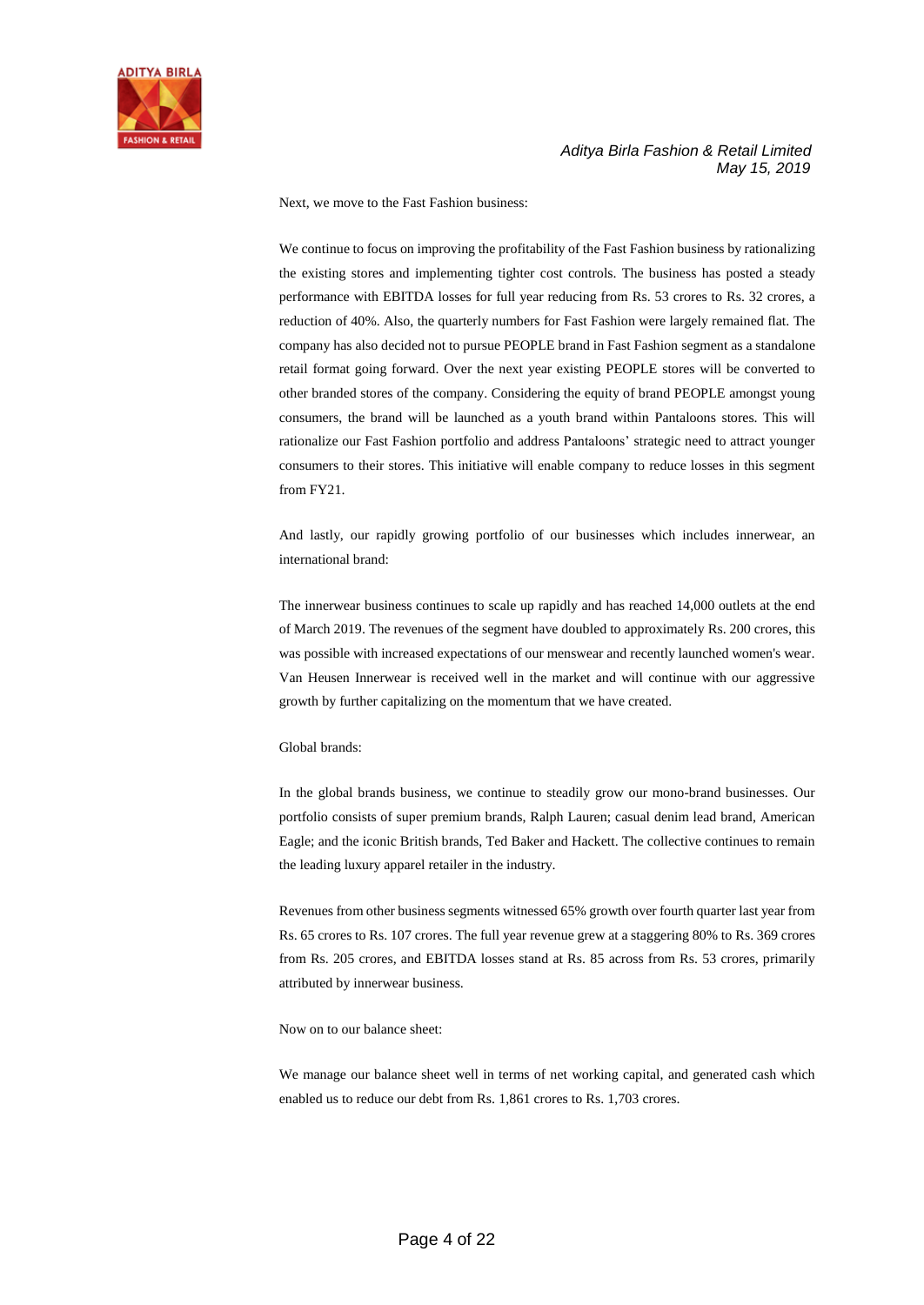

Finally, ABFRL in FY19, with a strong strategy has witnessed overall robust growth in sales, profitability and cash flows. We are well placed to accelerate this journey and leverage the growth potential of the Indian fashion and apparel industry.

Thank you. We are happy to answer your questions and queries.

**Moderator:** Thank you very much. Ladies and gentlemen, we will now begin the question-and-answer session. First question is from the line of Abneesh Roy from Edelweiss. Please go ahead.

**Abneesh Roy:** My first question is on the innerwear, you have seen 100% growth. So, my question is, you are targeting retail distribution increase from the 14,000 outlet to 20,000 to 25,000 in FY20, so the sales growth will also be broadly in line with the distribution expansion or you are targeting even higher than that?

- **Ashish Dikshit**: See, sales growth will be driven by not just the channel, which is a multi-brand channel that you talked about, which will hopefully grow by 50% to 60% next year. We are also now with the launch of women's innerwear, in a position to launch standalone innerwear stores. So, that's a new channel that will be opening up, which becomes viable only after the launch of women's wear. So, that will add further impetus to our growth momentum. Women's innerwear in itself is in early stage, we have launched only in select markets, so that will grow separately. So, I think there are multiple drivers of growth of sustaining the kind of growth momentum that we have kept. And therefore, to that extent, it will grow much faster than what you would estimate if you were to just grow distribution linearly.
- Abneesh Roy: And sir in terms of market share in innerwear wherein you compete with the market leader in the same store, or say the multi-branded or the departmental, any numbers you can share in those stores, how the market share is? Have you largely taken the market share or its the expansion of the overall category?
- **Ashish Dikshit**: So, I think both happened. Category expansion is definitely happening and that's not to do only with us, as more players come in, as consumers' habits shift, there is clear premiumization happening in this category where everybody in the market is benefiting from. Having said that, in individual stores as a new brand, obviously, we are gaining share. But it's still early stage, and I think larger task is to benefit from a very large market, which is rapidly upgrading.
- Abneesh Roy: My second question is on Pantaloons. So, if I see the two-year performance, in two years you have added 100 stores, 66 in FY18 and 33 in FY19. In spite of that, when I see your EBITDA, it has not grown in two years in this quarter, I understand all the three reasons you mentioned, winter, EOSS and IndAS. But still, are you know disappointed with this kind of a margin? Because ad spend is not that high, it's only Rs. 5 crores higher for the Pantaloons part of the business.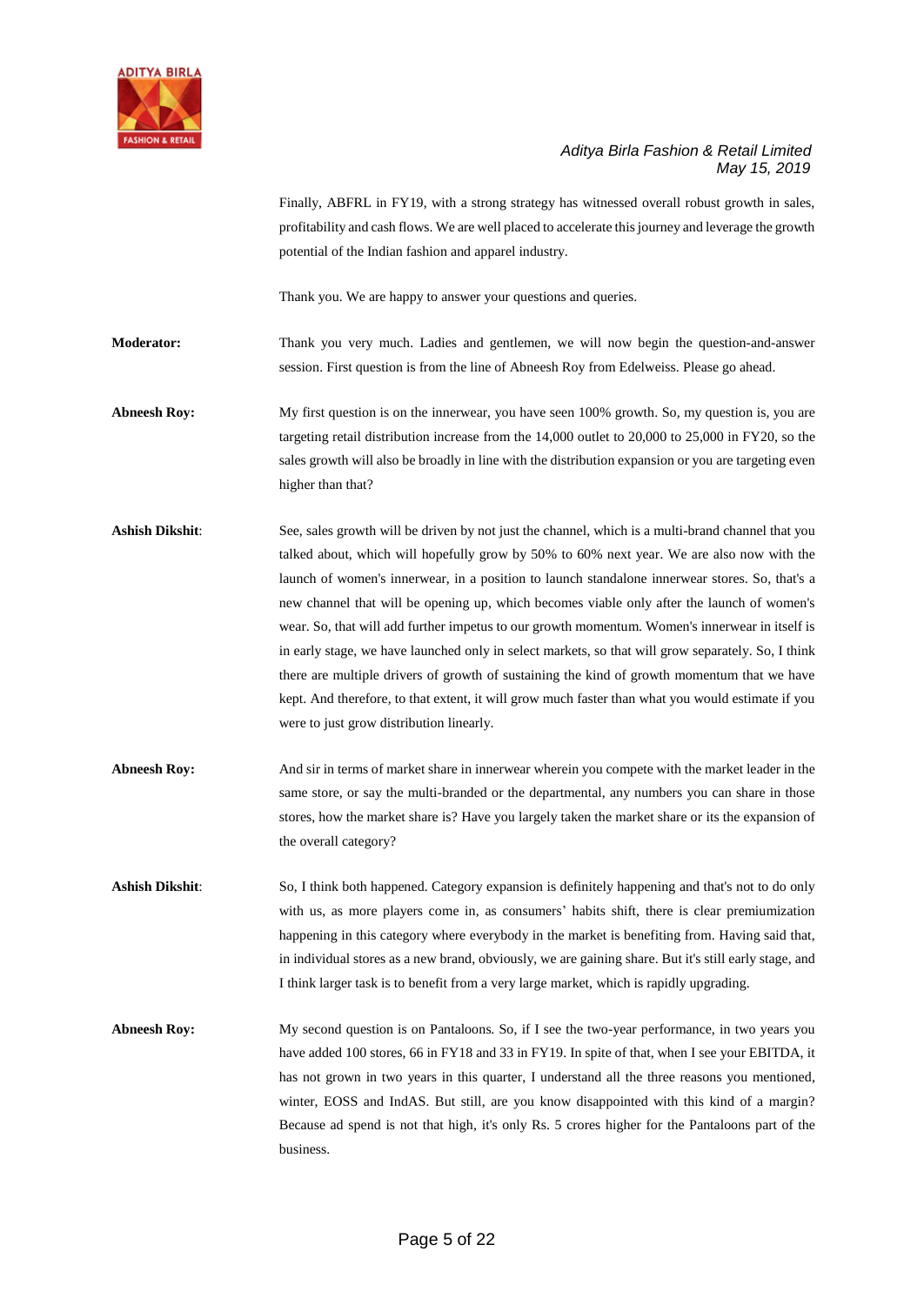

**Ashish Dikshit**: Abneesh, are you talking about Q4 or you are talking about full year? Because if you look at two years performance, our EBITDA has doubled from nearly Rs. 130 crores to Rs. 230 crores, which is 70%, 80%.

**Abneesh Roy:** No, I am referring to Q4. See, sir, quarterly result is also equally important.

**Ashish Dikshit**: No, so since you mentioned to two years, I was talking about that. The same store growth for the quarter has been affected by several reasons., in pantaloons for this Q4, and that's a one-time phenomenon. There have been some exceptional items that have been taken up and advertising is a small part of it, because that's the normal course of the business. We also have provided an accelerated one-time inventory markdown for Rs. 10 crores in this quarter, so that's an additional hit that is there in Q4 of this year. Having said that, I think Q4 performance is soft.

**Abneesh Roy:** Sir, two follow ups here, one is, in Q3 you had said 40 to 50 store addition, but you added only 33. So, in one quarter why so much miss? And would you still maintain 50 to 70 store additions in FY20?

- **Ashish Dikshit**: So, Abneesh, when we had talked about 40 stores, we have ended the Pantaloons year with exactly 40 stores that we had talked about. There have been seven closure during the course of the year, of which four or five are small format. If you recall, two or three years back we had forayed into small format Pantaloons kids and women's stores, so some of those stores is what we are rationalizing. And that's really what has led to the resultant number 33 that you see. In terms of going forward, I think if you just pull back and look at how Pantaloons has performed over last two years, our margins have from 5% to 6% to 7.2%, most other factors of the business have performed extremely well, this year has been exceptionally good. We feel actually encouraged to accelerate, this year has been more of a focus on turning around the EBITDA margin, but I think we are now well placed to rapidly expand. And next year you will see much higher store expansion than you have seen in the previous years.
- **Abneesh Roy:** And sir last question, so ecommerce growth very strong, 53%. So, could you tell us how the margins are in this part of the business? What is the percentage of sales now coming from ecommerce?

**Ashish Dikshit**: So, I think most of that growth is coming in lifestyle brands. I will let Vishak address that.

**Vishak Kumar:** So, it's a high single digit share of overall business, it is growing rapidly, it is reasonably okay on profitability. And I think we are also gaining significantly from creating strong marketplaces where we provide inventory solutions for ecom partners. So, that has also given us significant growth, Abneesh, in this business.

**Moderator:** Thank you. The next question is from the line of Tejas Shah from Spark Capital. Please go ahead.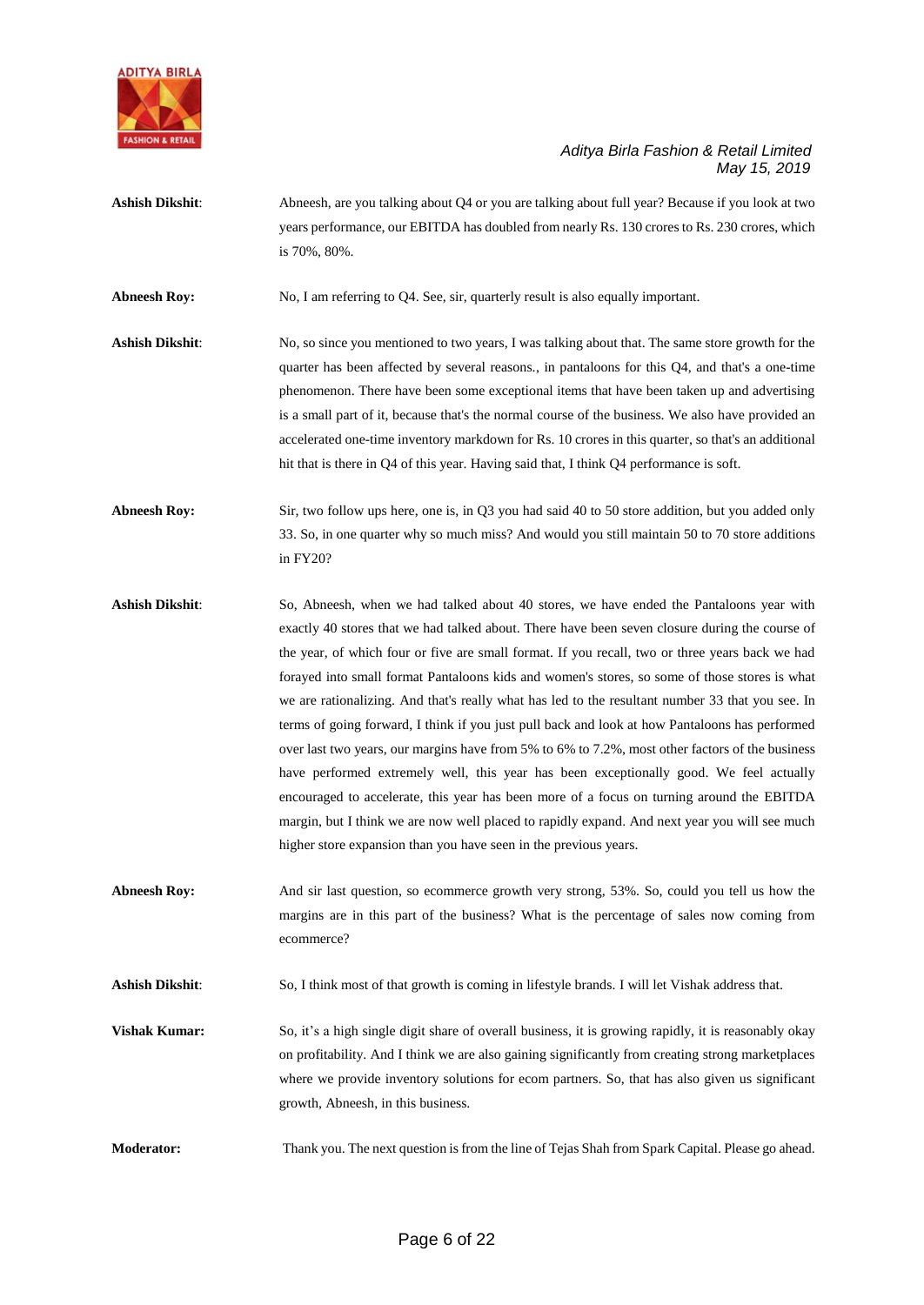

**Tejas Shah:** Sir, my question also pertains to Pantaloons SSG. I understand there were a lot of one-offs and we should not see quarter-on-quarter. But just wanted to understand, is this model still not stable enough or mature enough to give us some trajectory which is less volatile than what we are witnessing for last eight quarters now?

**Ashish Dikshit**: So, Tejas, I would actually flip the question other way around. If you look at Pantaloons' growth through the last three, four years, we have grown in high double digits, consistently on revenue. We have added between 40 to 50 stores, some year 60 to 70 stores every year consistently. Our EBITDA margins have moved from 3.5%, 4.5%, 5%, 6% to 7%. If this is not consistent improvement, then I don't think you can... So, if you leave one quarter aside, and therefore, some one-off events which happen once in a while, if you look at three, four year trajectory of Pantaloons, it's a consistent, solid, very reliable and consistently improving performance, not just for a quarter, but I am taking it back to three or four years. And as we have stated, that's the trajectory that we see going forward. One of the things that we had done this year, FY19 in particular, because we wanted to get to look at a shift, a big shift in sort of profit trajectory, we had not focused on expansion as much. I think as the expansion journey resumes, which is what we will do going forward, you will see continuous improvement in the trajectory that we have shown.

**Tejas Shah:** Sure. And sir, what will be the guidance for this year in terms of store expansion in Pantaloons?

**Ashish Dikshit**: We are looking at between 60 to 70 stores.

**Tejas Shah:** Okay. And this will be the same format or there is some economic format which has been talked about?

**Ashish Dikshit:** No. It is the same format, it's the Pantaloons format. I don't know which economic format you were referring to. I think in earlier question I had talked about, Pantaloons Kids and Women's which two, three years back we had started to open some stores, we are talking a full-fledged Pantaloons store, 60 to 70.

**Tejas Shah:** Okay. We were also planning to do something on Tier-1, Tier-2 in terms of smaller store size. And I am not sure if we are using the same format for that expansion, that's a different format altogether.

**Sangeeta Pendurkar:** Yes. So, I think the format is primarily the same in terms of the business model. Based on the town class the size of the store varies. And we will continue with that approach, because like we have talked in our previous call, our model is obviously working very well in terms of it being profitable, and it being productive as well. So, we adapt the sizes based on the town class. And that is what we will continue with, but we will accelerate our journey as we move forward. One of the other interesting things is, as we go down the path straighter we realize that the assortment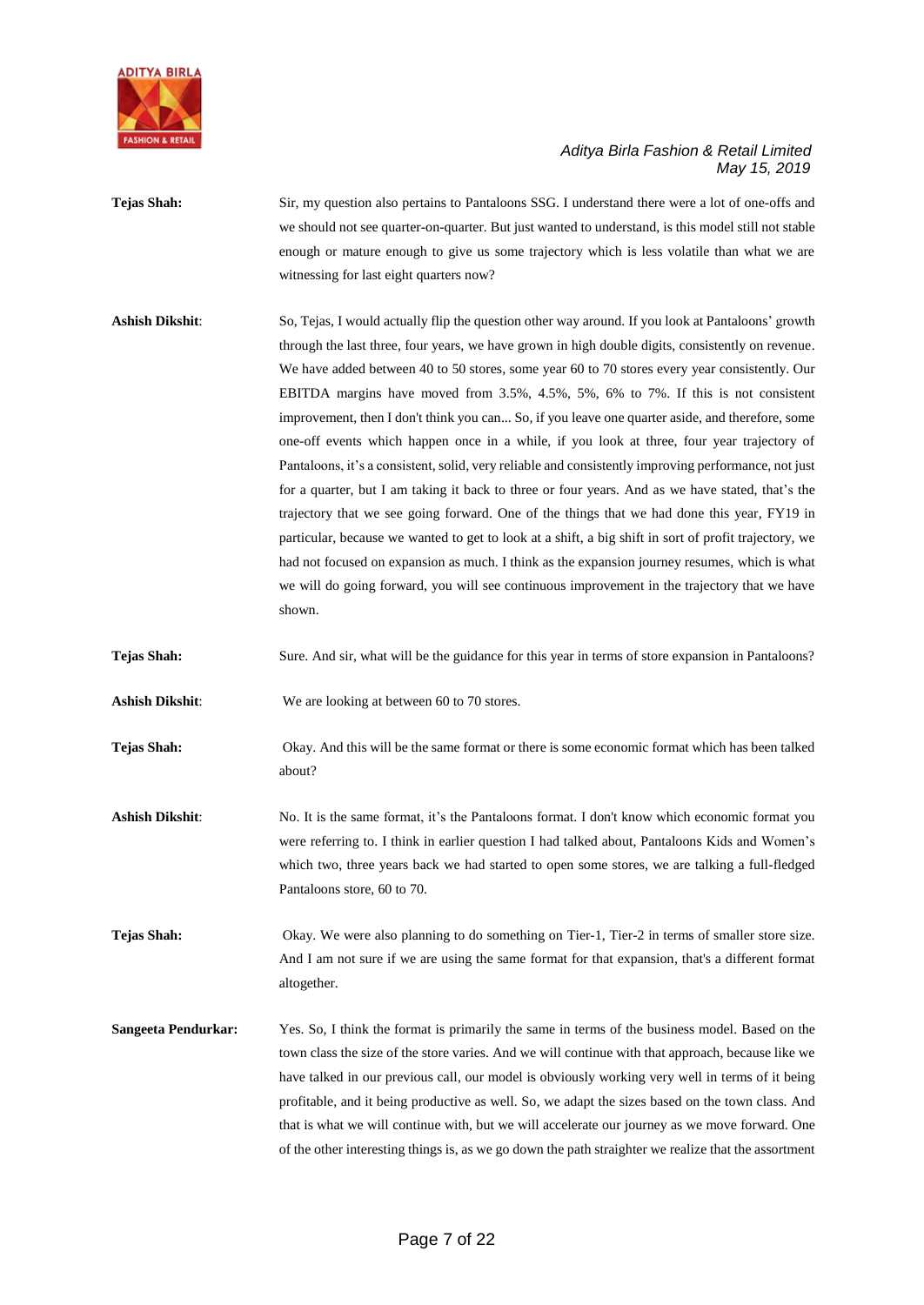

of our products needs to be different, and a higher share of private label is what we are driving as we go down the path straighter, which is in line with our overall strategy.

- **Tejas Shah:** Sure. And last question on Lifestyle brands. So, a very good stable performance continuing there. Just wanted to see what is our aspiration for FY20 store expansion, because FY19 also we are coming on a very high base of expansion.
- **Ashish Dikshit**: Tejas, the momentum will continue. I think there is a lot of our opportunity for expansion across the country. It was primarily led by Peter England last year, it will continue to have a strong Peter England component. But in each of the brands, we see a lot of opportunity. This is not just in the large cities, it's also in smaller towns. So, we will continue to expand aggressively. In fact, we want to beat the number. Last year we had opened about 300 stores, we want to go about 100 stores more than that this year. So, we should be aggressive and expansion, Tejas.
- **Moderator:** Thank you. The next question is on line of Resham Jain from DSP Mutual Fund. Please go ahead.
- **Resham Jain:** Sir, just wanted to understand, has the overall mix between the trade versus retail mix in our revenue changed from FY18 to FY19?
- Ashish Dikshit: Not too much. Sorry, can you just sharpen your question a little?
- **Resham Jain:** So, out of Rs. 8,000 crores of revenue, I just wanted to understand that how much is pure retail sales for us and how much is the trade sales for us? And how does it change between the last year and this year?
- **Ashish Dikshit**: So, Resham, I think your question is more pertinent for Lifestyle brands, because Pantaloons is a 100% retailers and innerwear is nearly 100%.
- **Resham Jain:** I am actually asking for the whole company, just to understand the balance sheet metrics.

Ashish Dikshit: No. Again, to repeat that, for the company the wholesale business largely lies in the Madura portfolio, because Pantaloons is a 100% retailer. In that, the revenue of wholesale which includes not just the trade multi-brand outlets but department stores and everything else, is really about of the company's revenue maybe about 25% as a whole. For Lifestyle brands business it will be about 40% and that hasn't shifted any significantly in last year versus this year.

- **Resham Jain:** Okay. So, 75% is basically the retail sales?
- Ashish Dikshit: It includes other channels, retail stores, it also includes ecommerce, which is nearly high single digit.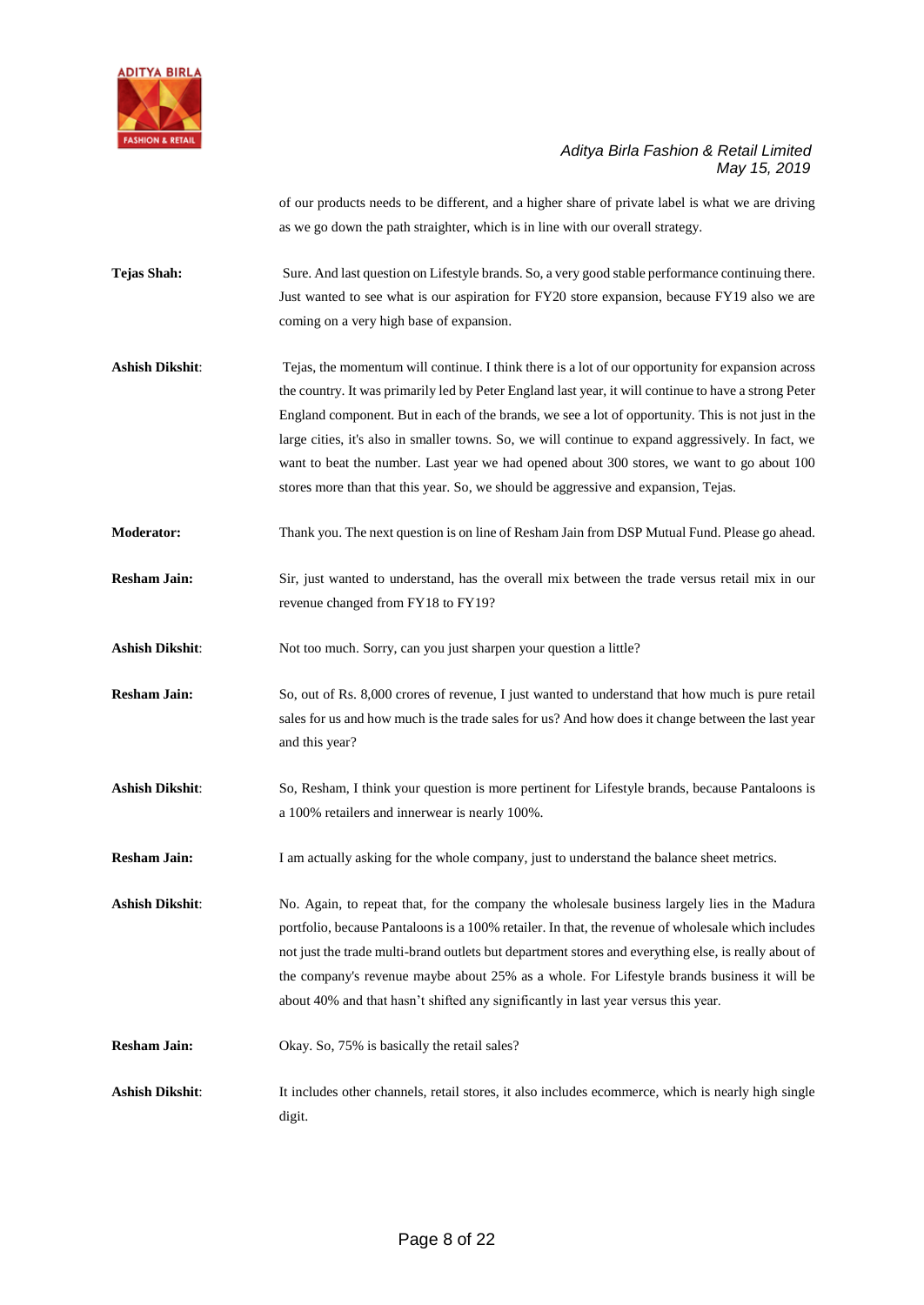

- **Resham Jain:** Okay. And other thing which I just wanted to understand is on the credit period which we enjoy from creditors, what's a typical? Has there been any change in that? And what are we doing? Because it looks like it's like close to five to six months. So, if you can just highlight that part.
- **Ashish Dikshit**: No, it's not that long. Credit period from suppliers varies between 90 to 120 days, that's the normal norm. For MSME vendors, of course, it's shorter credit bureau.
- **Resham Jain:** Okay, because your total raw material is roughly around Rs. 4,000-odd crores, and your payables is roughly around Rs. 2,200 crores. So, just roughly I came to that figure of 180 days,
- **Jagdish Bajaj:** No, no. See, you are reading various provisions which we made. And with this IndAS115 coming into both side of my asset and liability of the balance sheet has been impacted with sales return, cost of goods sold, and the return provision.
- **Ashish Dikshit**: Yes, I think we can give you a separate number for this.
- **Moderator:** Thank you. The next question is from the line of Ritesh Gupta from Ambit Capital. Please go ahead.
- **Ritesh Gupta:** Sir, just on the innerwear piece, I think you said that Rs. 80 crores loss that you saw in that others portfolio was entirely because of innerwear business, is that a correct understanding?
- **Ashish Dikshit**: No, it's not correct. That's only a part of it. There are several other businesses which lie in others, all our international brands businesses lie there, a couple of other experiments that we are doing in the company lie there. So, innerwear is a significant part of it, but definitely not all of it.
- **Ritesh Gupta:** Okay. And could you attribute a bit of losses there? I mean, because the losses have increased on a YoY basis, so would the increase be entirely attributable to the innerwear business there?
- **Ashish Dikshit**: No, there's several businesses, so there is movement around them. But yes, significant, the part of the increase would probably mostly come from innerwear.
- **Ritesh Gupta:** Okay. And so just to understand it a little bit more, I mean, what I want you to understand is that, the leisurewear business that you have, I mean the Athleisure business that you have, it is also part of that business?
- **Ashish Dikshit**: Yes, within Van Heusen. Of course, we have Athleisure in Luis Fillip and Allen Solly, etc. But perhaps what you are referring to is what we club inside innerwear and Van Heusen includes some of those categories as well.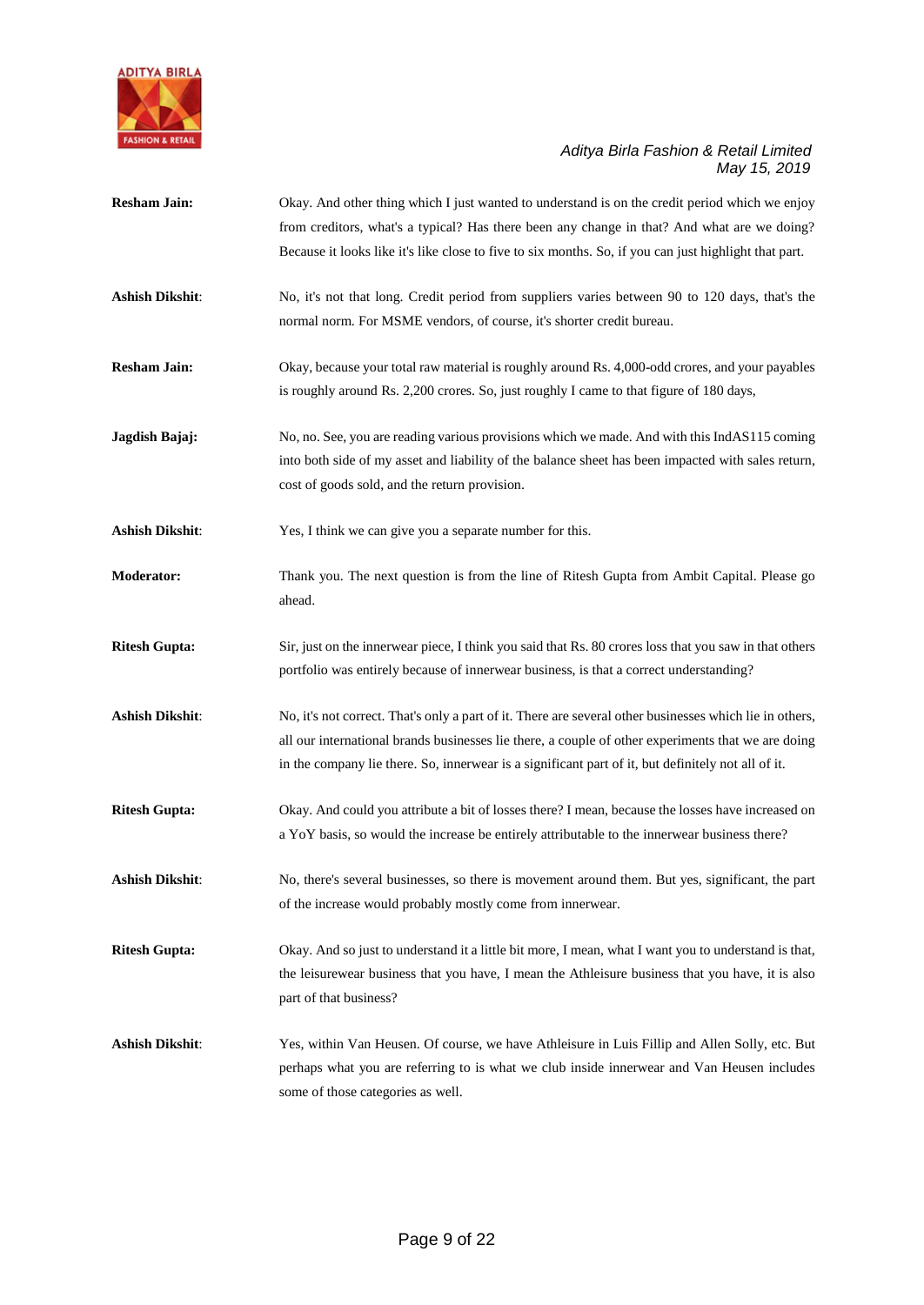

- **Ritesh Gupta:** And sir, how has been the response to the product over the last few months? I mean, I think male innerwear has been there for a reasonably long time now. So, probably in terms of customer response, how has it been? And how things have been picking up for you on the innerwear side?
- Ashish Dikshit: Extremely good. I think in terms of our own experiences, it's one of the most impactful launch and successful launches that we have done across categories. The acceptance, both from consumers and from channel has been extremely high. It is now nearly two years from the first time that we launched the business, or less than that or around that, and it continues to grow at a fairly rapid pace. And a lot of that success, I would say, would be attributable to just the product's success.
- **Ritesh Gupta:** Okay. And one thing I was noticing is that your brands are already on discount, let's say, for some of the Mumbai stores that I went to, I mean, the large format stores. I think the brands are already at a discount. So, is it some kind of, is it the natural discounting that you do or is it something to do with the demand trends and you are seeing recently? I am talking about the lifestyle brands?
- Ashish Dikshit: Ritesh, first things first, no, we are not on discounts, okay. What does tend to happen is, there might be a small section within the department store chain where they might have some liquidation of previous season merchandise or a specific promotion which was being run for a weekend or something like that. We do not expect the EOSS before the end of June. It's not as if discount season has started early or anything like that. Absolutely not. So, if your question is, is there a stress in the environment? The answer is, no.
- **Ritesh Gupta:** I mean, this was fairly prominent discounting I could see, pretty much across brands, it was one of the Lifestyle stores actually.
- Ashish Dikshit: Some of retailers do that and they do either a mid-season or the weekend thing, but that's more tactical promotion. I don't think it's anything more than that.
- **Ritesh Gupta:** Okay. And anything you see in terms of, because slowdown seems to be the thing of this earnings season and have you seen anything that kind of happening in your category?
- Ashish Dikshit: As we have indicated in our presentation, it started off a little bit softly in the beginning of the season. But I think things are beginning to pick up and I wouldn't call a sustained slowdown call at this stage.
- **Moderator:** Thank you. The next question is from the line of Nitin Gosar from Invesco Mutual Fund. Please go ahead.
- **Nitin Gosar:** Sir, a couple of question. PEOPLE business that you talked about, will be now shifted to Pantaloons, so reporting wise we will be changing PEOPLE's business number in Pantaloons?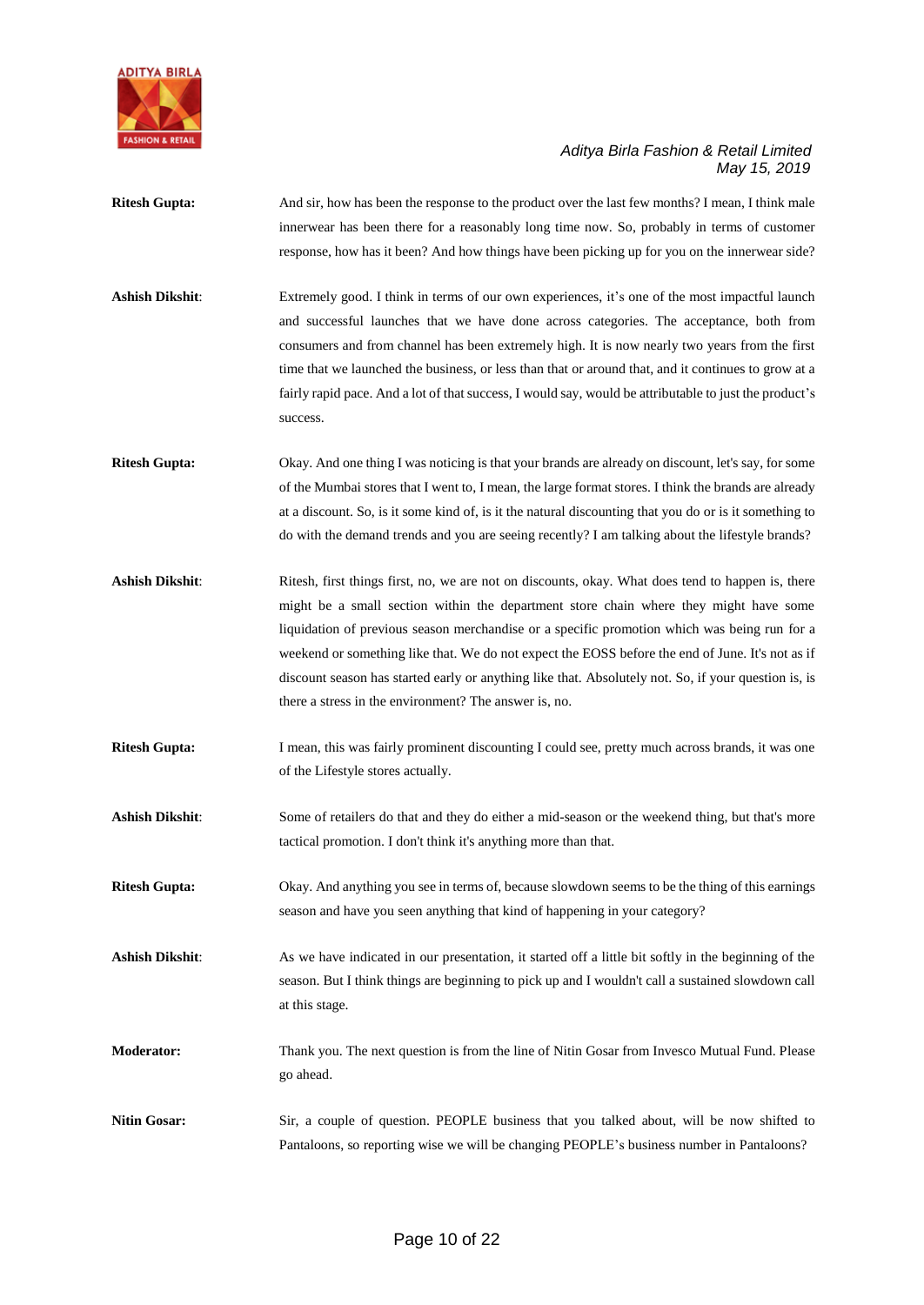

**Ashish Dikshit**: So, let me explain that. We were building PEOPLE as a standalone retail youth fashion brand and it had its own 100-odd stores. Over the last few years we have invested in the brand, made it younger, it has a good target customer. But we found that amongst the several initiatives that we are running in the company, it would probably be prudent to take some calls on which ones we want to push harder on and which ones we want to focus less on. And as a part of that rationalization we felt that a standalone PEOPLE brand development will require further the sustained investment for few years. And therefore, we have decided to withdraw that as a standalone retail brand. And those stores will then be converted into other brand stores and Allen Solly or Peter England or if it's a large enough store, maybe even Pantaloons store. However, we have built certain franchise and customer equity as well as design capability in the PEOPLE business, and therefore we would launch it inside the Pantaloons, as several others have Pantaloons' private label. So, the business will get absorbed inside Pantaloons. It won't get reported as a standalone business, it will just be one part of amongst many private brands. We will continue to run a little bit of ecommerce business that PEOPLE has, because it has a strong attraction amongst ecommerce young consumers. So, we'll keep running that on ecommerce, but most of PEOPLE business will be as one of the brands inside Pantaloons.

**Nitin Gosar:** Okay. And what are the losses here right now in PEOPLE's business?

- **Ashish Dikshit**: So, we don't report brand level, but it was a double-digit loss sustained over a few years, which is really what we were trying to curtail. Losses were shrinking and reducing, as you can see from the Fast Fashion portfolio. But we felt at this point of time we needed to invest resources in some of the other new initiatives as well as accelerate Pantaloons and Lifestyle brands, and therefore we decided to rationalize it.
- **Ritesh Gupta:** Okay. So, once PEOPLE business moves out of Fast Fashion segment, then the only meaningful piece would be Forever 21?

**Ashish Dikshit**: Yes.

**Nitin Gosar:** And where are we in terms of course correction in Forever 21?

**Ashish Dikshit**: So, I think as you can see from the results, it's constantly improving Forever 21 performance in terms of losses has been coming down. It has not yet reached a level of profitability that gives us confidence to invest aggressively and grow that. Brand continues to have reasonably good consumer franchise, but as I said, until we are convinced of the economic model we will not invest faster. So, we are continuing to run with the stores and open three or four stores in the year, that's the trajectory that we have.

> The progress that we have made, and we have called it out in the investor presentation is that we have now agreed with the principle to start locally manufacturing some of the products. As the portfolio of that local manufacturing products increase, it will both improve our customization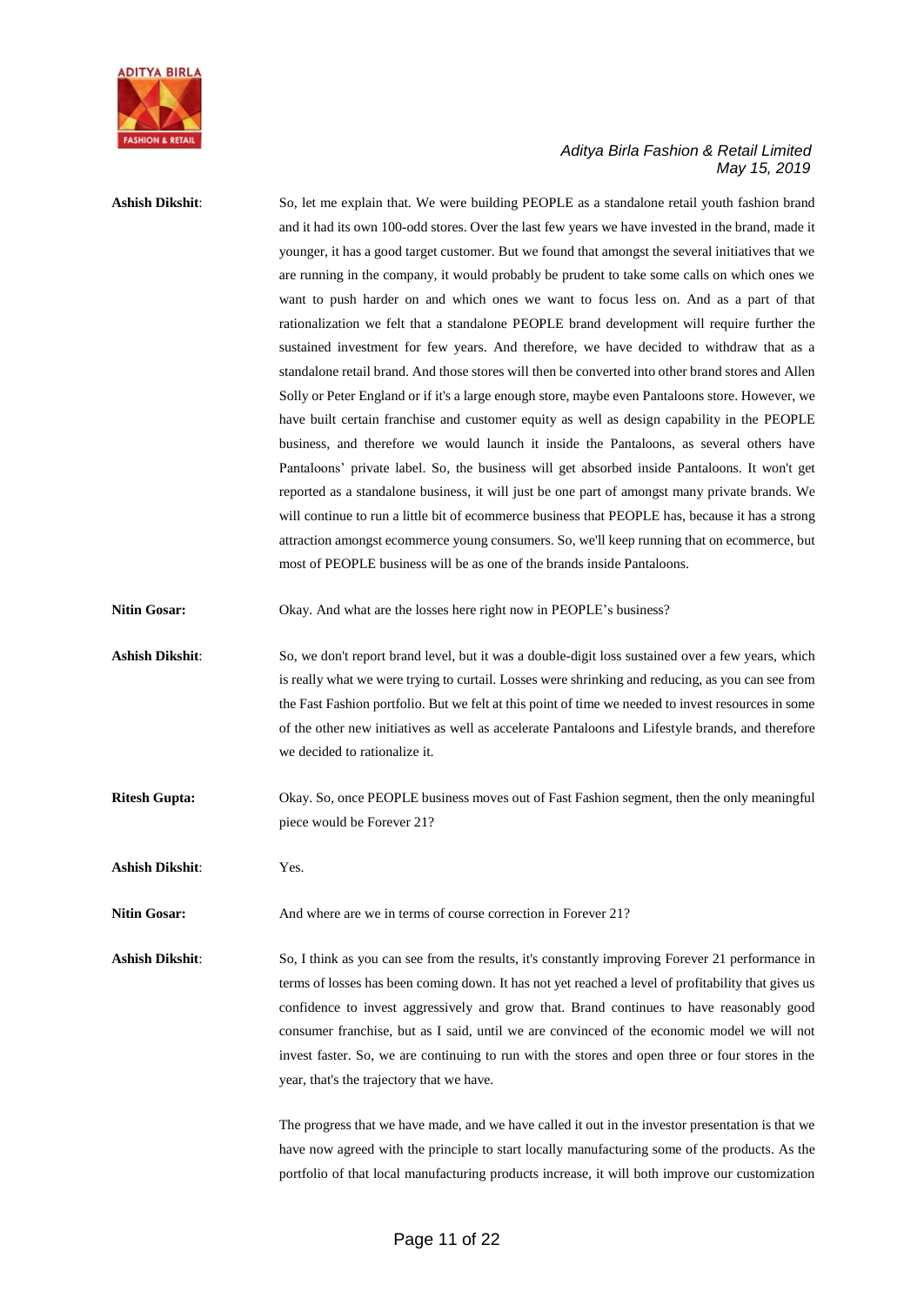

of product for Indian market as well as improve the gross margins in the business. As that share increases, it will give us confidence to grow faster. At this stage, we will watch for another year to improve the profitability and stabilize the local production.

**Nitin Gosar:** Okay. Innerwear business couple of years back was considered to be a year where it will breakeven. Now with women innerwear been considered, where do you see the losses, when do you see these losses to start reducing and maybe breakeven?

**Ashish Dikshit**: So, in terms of our, with the combined portfolio of men plus women's innerwear, since women's is in early launch phase and we are also looking to expand rapidly through retail expansion, we would expect that we will have to continue for one more year to sustain at this level of loss, which so FY20 losses similar to FY19. We think if FY21 we should be much closer to our promised breakeven agenda. But that's something we will take a call when we are closer to that.

**Nitin Gosar:** And one clarification, you talked about aggressive marketing expenses of around Rs. 54 crores higher than last year's fourth quarter, predominant part of it has gone into Lifestyle brands?

**Ashish Dikshit**: Yes.

Nitin Gosar: Okay. And when should we now start seeing Lifestyle brands delivering on operating leverage? Because for last couple of years the aggressive spend behind Lifestyle has continued. So, I think it's a sustained performance, our growth rates which had fallen to single digits in last two years have grown well. This year full year IndAS adjusted growth for Lifestyle brands would be about 13%, which is a much higher growth than what we had last year or the year before. So, one of the pieces, and as Vishak mentioned and talked about distribution expansion, which we have done both this year and planning to increase next year, the results of that will start to appear in subsequent years. So, I think growth trajectory ensure that the brands remain very contemporary, energized and fresh, is really what we are investing on. It's a very solid, consisting business and I think that's the way we want to keep growing it.

**Nitin Gosar:** Sir, the reported EBITDA numbers that we are seeing as a margin, this is where the optimum number may hold on to in Lifestyle piece?

Ashish Dikshit: For FY19 we have reported 12%, which is an improvement over last year. As the scale grows, because our current growth rate is still at 12%, 13% on a back of 8^, 9%, 10% in previous years. As we get into a more consistent trajectory of 13%, 15% growth our leverage will start working even faster on this business.

**Nitin Gosar:** Okay. Pantaloons business we called out aggressive store expansion program going forward, would it result into higher OPEX first and then maybe the operating leverage playing out?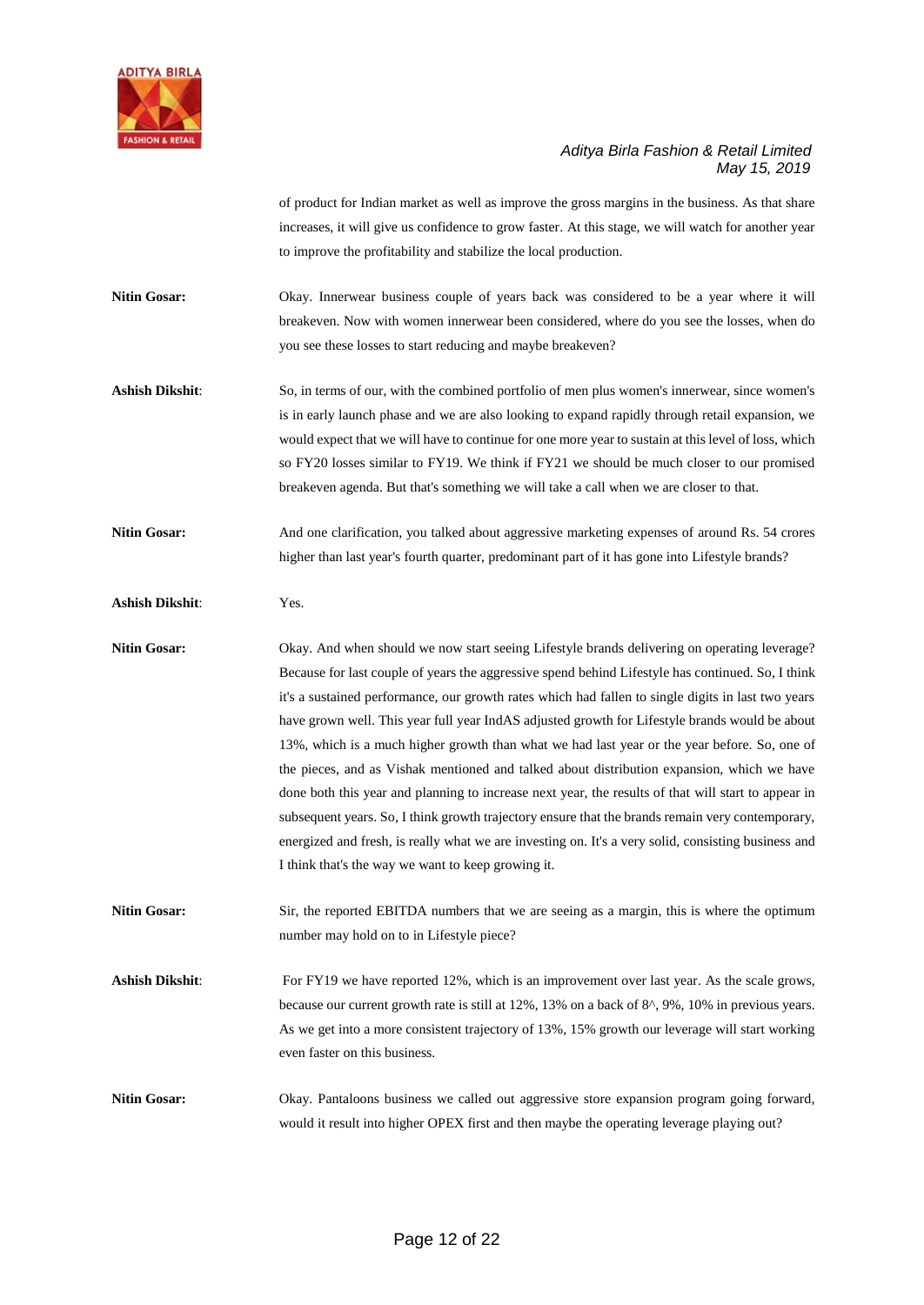

- **Ashish Dikshit**: No, no, I think we explained that in several calls in the past, our Pantaloons stores perform extremely well, right from the year one. And therefore, store expansion, as you would have seen in the past, in the last two, three years we have expanded stores and the margin has almost simultaneously increased. A part of it is because operating leverage comes from nearly day one in that business.
- **Nitin Gosar:** So, the new expansion is not going to compromise on the margins that we are displaying in Pantaloons?
- **Ashish Dikshit**: No.

**Moderator:** Thank you. The next question is from the line of Neeraj Mansinghka from Goldman Sachs. Please go ahead.

**Neeraj Mansinghka:** Ashish, few things. One, marketing expenses that you have increased. How do you see the trajectory of that expenses over next year?

- Ashish Dikshit: I think, Neeraj, again, I would summarize our state of business and how we are thinking about it. I think if we pull back a year, year and a half when we were emerging from a phase of low growth in Madura brands, slightly lower profitability in Pantaloons, we had to manage costs at a level that these businesses were able to sustain. The whole understanding of the business and the confidence the businesses have done significant turnaround in last 12 to 18 months, Lifestyle brands is on a very strong growth trajectory, second consecutive year of like to like, Pantaloons profitability has grown by 35%, 40% year on year for last two years. As we, therefore, look ahead, we look at our business with tremendous confidence of position where we stand, and we think we have a strong platform to grow more and more aggressively. A part of that aggression must be supported by higher level of spends, and which is what we have seen somewhat of a table shift as far as FY18 to FY19 spend is concerned. I don't think in percentages term we will require to now create the shift, now we will grow more organically where the growth will follow the advertising spend pattern. But we had to do a one-time correction as our own confidence in the business has grown. And that's really what you have seen in FY19 results.
- **Neeraj Mansinghka:** Okay. And regarding your innerwear business, can you speak something about your same store growth or how you are looking at it, because you are also expanding distribution simultaneously, revenue growth may not explain so much of how the market is absorbing or how much reordering was happening. Can you give some color on that side?

**Ashish Dikshit**: See, it is a wide distribution on which, unlike the pure retail store where metrics are very clear, it's difficult to give one number to that. But needless to say, this is a market of very experienced retailers in the country who sell multiple brands, who have been in the business long enough, they will give you a chance one time, second time, but your product has to speak. And the word of mouth carries a tremendous value in the channel. And therefore, if you are not performing, it's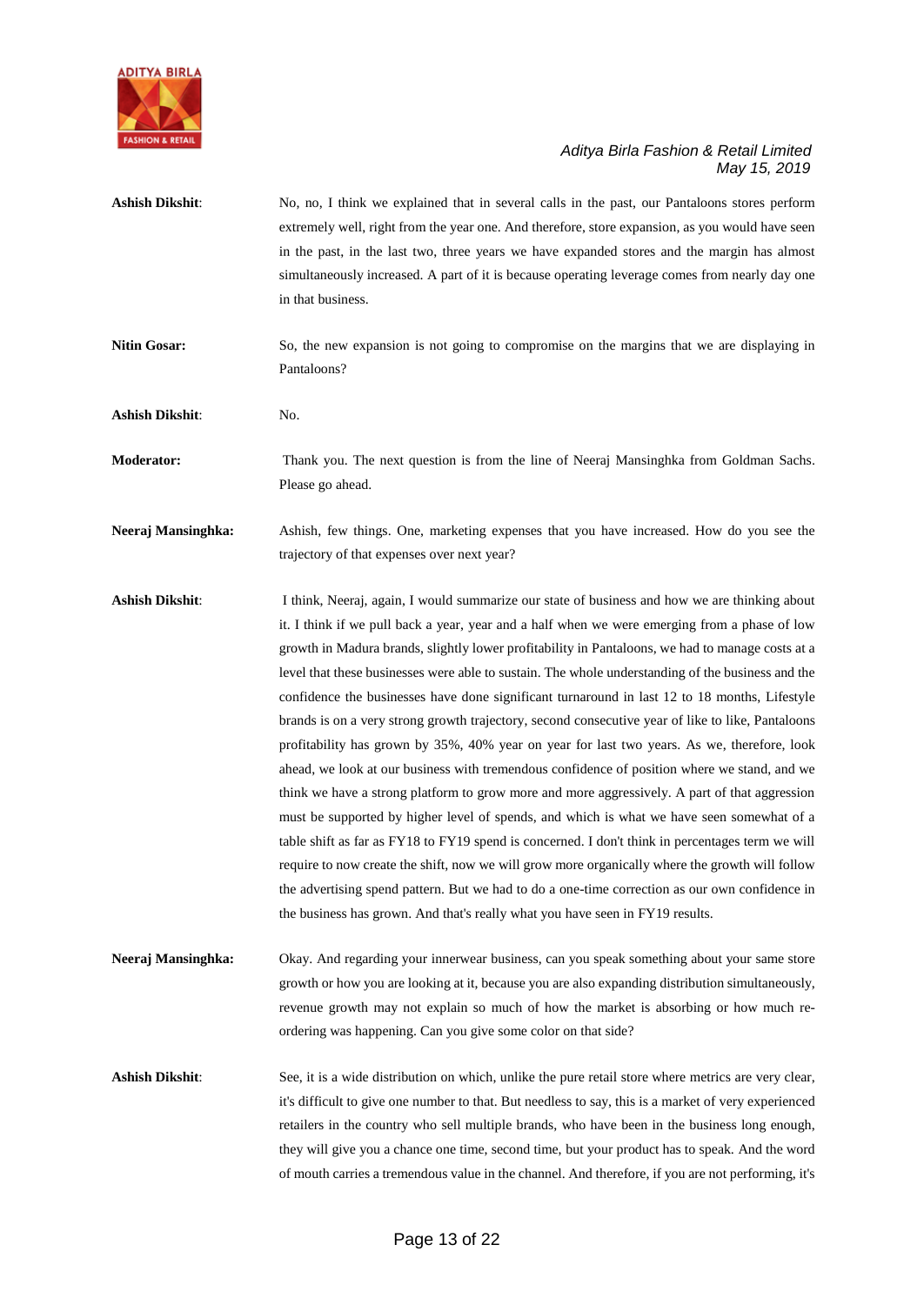

difficult to attract new customers. So, I may not have very quantitative measures of same store performance, but from our own friends we are gaining shares, starting from 10%, 12% within the shops to now more than a quarter of space, and even higher in some of the shops. So, we are clearly gaining shares in the existing stores, sustaining performance, network is fairly robust and it's not... Otherwise we wouldn't have been able to sustain this level of growth consistently over the last, now 24, 36 months.

- **Neeraj Mansinghka:** And what was the revenue share of women versus men innerwear in your innerwear business right now?
- **Ashish Dikshit**: FY19 women's is negligible.

**Neeraj Mansinghka:** And quarter four?

**Ashish Dikshit**: Quarter four is, again, small, a smaller number, we have just launched it in seven, eight places. You will see the full effect of that in FY20.

- **Neeraj Mansinghka:** Okay. And the last question is on the on the Pantaloon like-to-like which is negative 4.4%. Can you speak something about that, because negative number on Pantaloons was a surprise? And how you see the environment, is it environment that is impacting you, or is it the one-off products that you had or it is a particular segment of that business which got impacted or some region, anything more to explain how you see that LTL negative?
- Ashish Dikshit: I think three factors one should highlight on studying Pantaloons performance. First, we had a very impressive Q3, which had like-to-like of 17% and total growth of about 29% in Pantaloons last quarter. A part of that reason was that EOSS was heavier in the December side than on January sides, so we suffered on account of that, and one could therefore partly call it as preponement of EOSS into last quarter.

The second, of course, was the overall conditions were somewhat soft and that has been experienced across the industry in various segments. The third more specific to Pantaloons was, we had a small disruption in supplies of our winter wear, and that affected January sales and a part of early February sales. Unfortunately, it happened at a time in a year in which the winter was pretty extended and we could have had much greater opportunity. But purely on like-to-like basis also we were affected by that. I think these three were sort of underlying factors. And most of the loss of life like-to-like happened in the month of January and February, I think the business is coming back, we have absolutely no problem on the product side, our inventories are fresh, freshness levels are high, we launched the season and time and the performance in spring summer is back on track.

**Neeraj Mansinghka:** Okay. But the margins should have been increased if your EOSS percentage would have come off?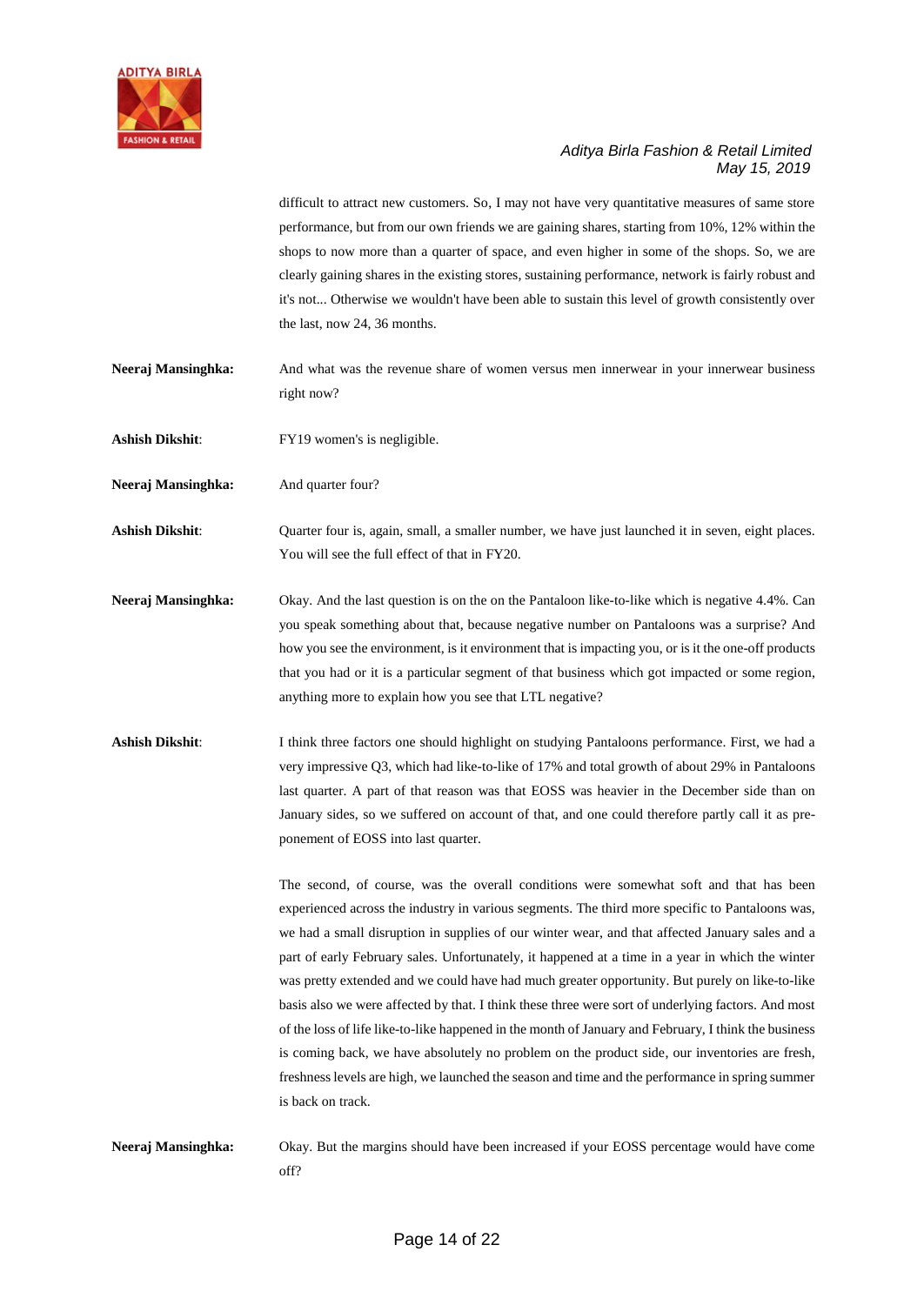

- Ashish Dikshit: No, it doesn't operate like this. What happens is, your gross margins may increase but because your sales in absolute terms come down and because of fixed costs, the margins actually dropped in that period.
- **Moderator:** Thank you. The next question is from the line of the Vinod Bansal from Franklin Templeton. Please go ahead.
- **Vinod Bansal:** A bunch of questions from me. One on the innerwear business, you mentioned that fiscal 2020 losses would more or less be in line with fiscal 2019 and FY21 you might see improvement. Are you suggesting a breakeven of FY21 or just a narrowing of losses there?
- Ashish Dikshit: I mean, it's a little further away. But let me still stick my neck out. In our own internal plan, we look at near breakeven in FY21, that's what we are targeting.
- **Vinod Bansal:** And what will be the corresponding sales number you are looking at?
- Ashish Dikshit: Difficult to guess, see we will have to see after this level of growth, we have grown 100% last year, we will probably grow closer to that, maybe 60%, 70%, 80% in the year ahead. We will have to see the number after that, I think maybe another 40%, 50%. So, I wouldn't want to forecast a number. But when we launched this business, we talked about getting Rs. 500 crores in the timeframe, which is two years from now. And we hope that we will be closer to that number at that stage.
- **Vinod Bansal:** So, approaching breakeven would be a function of us scaling back some of our discretionary spends we have had in this business on the marketing and promotion side, is that the lever that you are looking at that will drive losses lower?

Ashish Dikshit: No, there are three elements of costs which are actually sitting there, which are impacting the profitability of the business. One is, low scale of the business keeps your product costs and gross margins relatively deflated. And that's one primary reason, with scale you solve that problem. And I think we are getting there already, but we will definitely improve in next two years.

> The second is basically of the nature of fixed costs, which is overheads and advertising, because you want to launch nationally, want to sprint lot of markets, have to have a strong sales and distribution network to make sure availability and all that. So, you put that up front before the sales have come in. Now that's the second thing which will get leveraged, this is a cost that you have put in will get leverage as scale goes up.

> The third thing which is sitting in the costs here is, as we launch in every channel as we launch it, there is a one-time fixed expense as we do up the shop, put in shop-and-shop, gondolas, etc. So, there is a somewhat semi CAPEX, OPEX sort of expense that you do as you increase and make investments in the share of visibility in the store.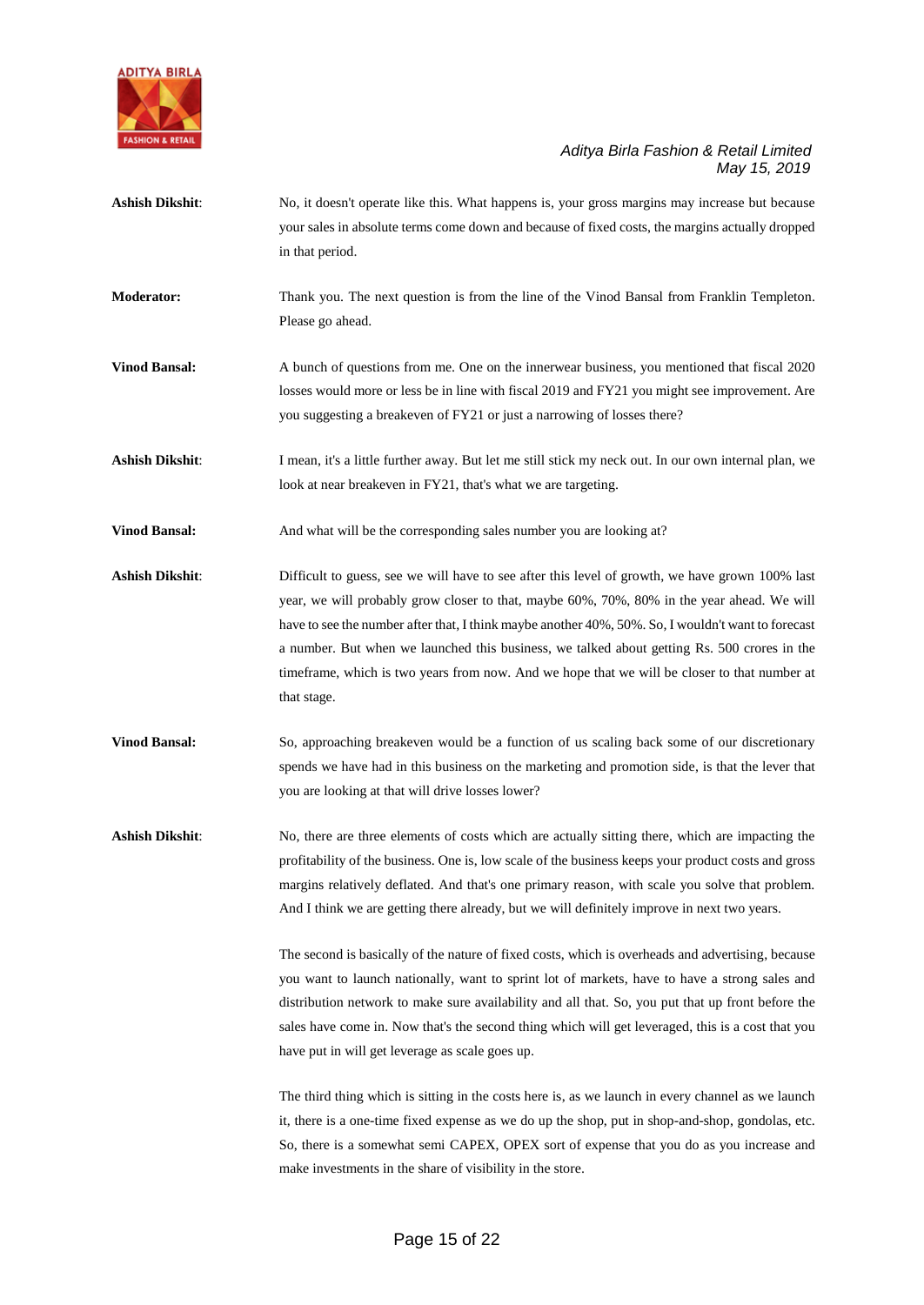

Now, the third one is obviously reducing as the number of stores we have already reached 15,000 - 20,000, over next two, three years we will get to 80% of the universe that we want to get there. So, that number will drop in absolute terms. The first number, which is the gross margin number will increase as a percentage term. And the fixed costs will get leveraged simply because of scale.

**Vinod Bansal:** Okay. You spoke about the universe that we target to hit by fiscal 2021, let's say any broad number that you have in mind, how many retail outlets do you wish to be there?

Ashish Dikshit: So, Vinod, our ambition is obviously to get to between 30,000 to 40,000 effective outlets. And we are also looking at the weighted distribution, not just absolute distribution, because absolute distribution in this industry is much, much higher. But I don't think that's the only game that we have. With the strength of the brand and as a company our ability to deal with multi channel businesses, we see a significant opportunity for this in ecommerce and department stores. As well as, as I mentioned earlier in the call, we will start to roll out exclusive stores for Van Heusen Innerwear, both men and women together, and some of them women separately. So, that would be a third channel of distribution. So, it's not just in the MBOs, but it's other channels which will also drive growth.

- **Vinod Bansal:** Right. Coming to the main business, you mentioned about marketing spends being higher than normal, near the same reason third quarter as well. Could we have some number around on what is it as a percentage of sales for fourth quarter and also for the full year?
- **Ashish Dikshit**: So, Vinod, I will give you a broad number, I think in Lifestyle brands our advertising spends are typically between 4% and a little higher than that. In Pantaloons, it is about 3% odd. So, as I was mentioning in response to the previous question, this year the spends have moved between almost 100 basis points. If you look at our ad spends, they have moved Rs. 100 crores on a turnover of Rs. 8,000 crores. So, that's really the kind of shift that we have created. Going forward, I think our advertising will remain at the increased percentage level, which means it will grow in line with the revenue. And this percentage increase perhaps we will not have to do, it was a one-time shift we felt we should make in the business.

**Vinod Bansal:** So, it's not a one-off, because that's the message I was sort of getting as I read through the presentation that it looked like a one-off that you would want us to sort of, we need anything to add back to see the normalized EBITDA. It's called a one-off, it's business as usual now?

**Ashish Dikshit**: Yes, increased advertising spends are business as usual. I think what we were explaining is some cases Q4 performance, etc. The one-off item was only in the context of Pantaloons where we had a Rs. 10 cores inventory adjustment markdown, one-off adjustment. But otherwise, these are increased advertising investments, which is a reflection of our confidence about the future and the investment that we are making. But this is a level at which we will maintain our advertising.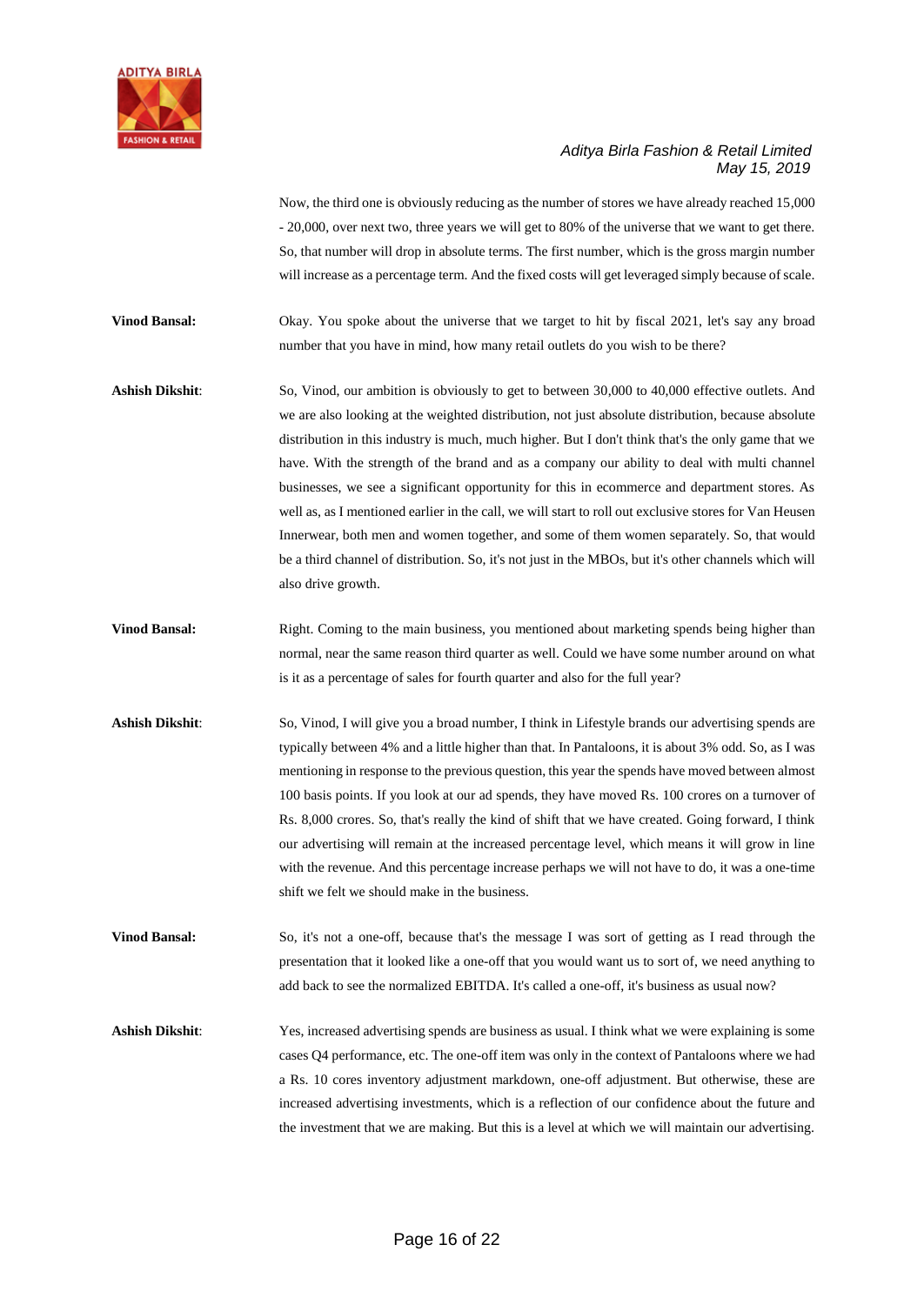

**Vinod Bansal:** Right. And a small clarification, where does this fit in the P&L, this will in the quarterly P&L come in the other OPEX, isn't it? **Jagdish Bajaj:** Yes, that's right. **Vinod Bansal:** Interestingly, that item hasn't gone up really by the amount of ad spends have gone up. So, you know, if look at it Rs. 376 crores versus Rs. 338 crores in Q4 2018, that number isn't really going up. What instead has gone up is staff cost. I was wondering why have staff costs gone up so much more? And why haven't other OPEX gone up if the marketing is so high? **Ashish Dikshit**: So, I think we will give you separately a breakup of that. But because we track marketing separately, it's clear that that number has gone up. There may be an offsetting element. In terms of staff cost, we started a new factory in Orissa, early this year. Typically, the costs of the factory, the wages, the workers, etc, in a classical accounting system would have been part of the product cost. But in the reporting system because the factory employees sit on your cost, every time you set up a factory, the employment cost goes up. So, other than the nominal cost that is a one-time increase. Ideally, that should go into a product cost in the way we run our business. **Vinod Bansal:** So, this becomes a normal then? **Jagdish Bajaj:** Yes, additional two factors of the increase in our staff cost is, with improved performance we made provisions, they are normal in nature. We also provided for minimum wages for the contract workers in our factory. So, this is one-off. Actually, this is based on the decision which has come out recently. So, Rs. 9 crores is the impact on account of that. **Vinod Bansal:** On the wage as well? **Jagdish Bajaj:** On the wage as well. **Vinod Bansal:** These marketing spends are your typical ad spends that come on TV or print media? **Ashish Dikshit**: Absolutely. These are these are not promotions and gifts and all that, these are advertising and marketing spends. Everything else falls in discounts. **Vinod Bansal:** On Pantaloons margins, I think we used to speak about 100 bps improvement every year and sort of target around 8% in fiscal 2020. This was before the elevated marketing spends. Does that 8% guidance stay or we are looking to work it a little lower now, given that the ad spends are 100 bps higher on a sustainable basis? **Ashish Dikshit**: So, I wouldn't shy away from, except that we don't want to give specific guidance. So, those were directional guidance. I think our trajectory of improvement will continue. There is a marginal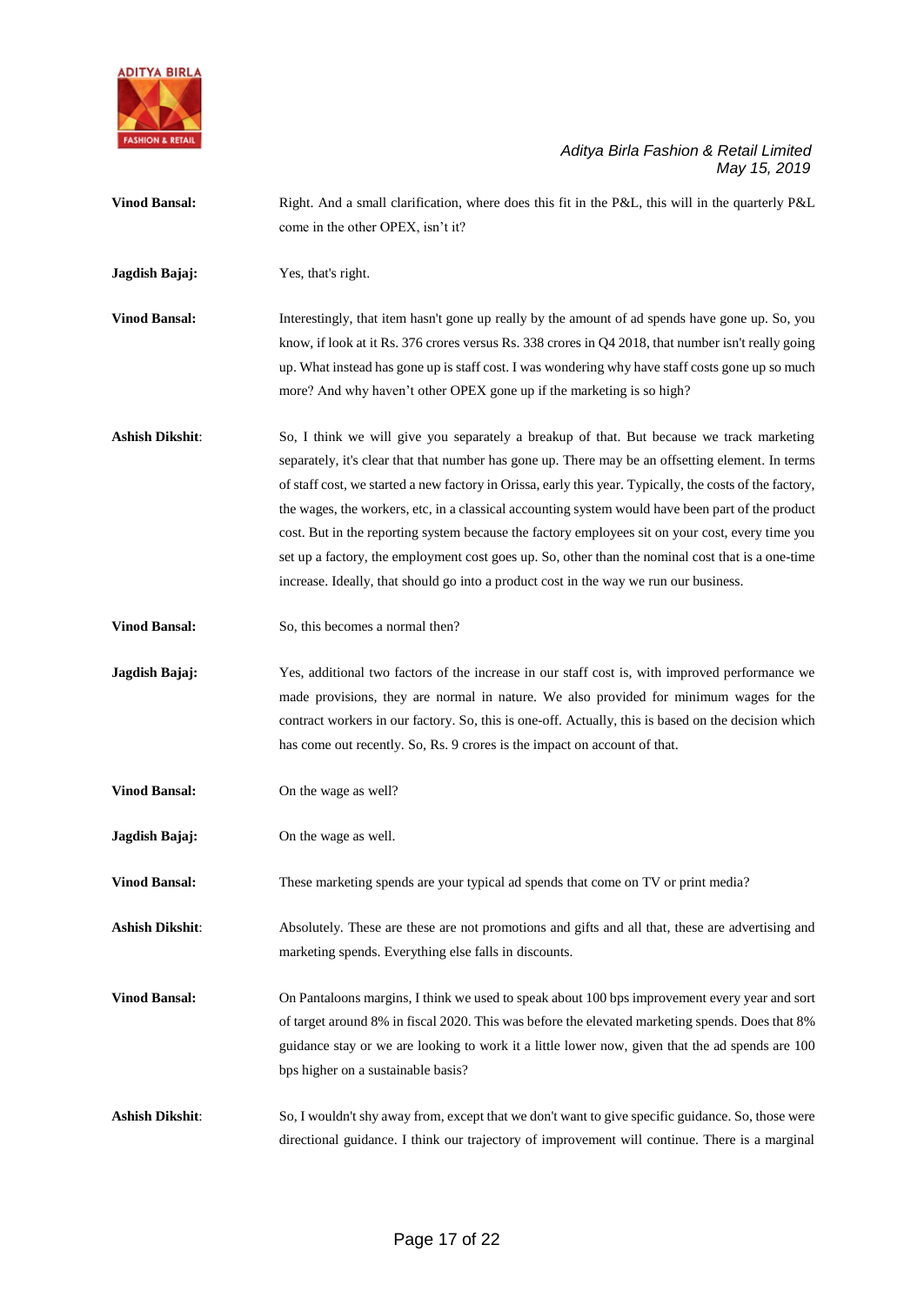

shift in our base as far as advertising spends is concerned, but hopefully we will be able to do better and cover up through rest of the business leverage.

**Vinod Bansal:** So, we know this is, if I may, doesn't help my question. Are we looking at sort of 50 bps improvement or 100 bps plus improvement every year going ahead, if SSG remains 6%, 7%? And what is the sustainable medium-term profit margin in this business are we looking at, 8%, 9% is the number at which we sort of stabilize or 10% plus in the context that we are at now?

**Ashish Dikshit**: No, I think closer to 10% is the margin that we have always said we want to target in this business. We were very far when we said that, we were at 5% when we said that, but we have consistently been improving. I would still hesitate and not give a specific guidance for next year, since it's closer to the year. But trajectory will remain in that path, Vinod.

**Vinod Bansal:** Right. And one of the levers for that guidance was improving product mix, specifically private labels. And we seem to be stuck at this 60%, early 60s range, now it's been nearly two years, we have opened more stores and we used to comment that all the new stores are coming at 80% private labels. But that does not seem to be sticking to the overall mix up for the Pantaloons business, it's still at 60%. So, what is the lever that you are looking at to raise margins by 300 bps if private labels don't improve, their share doesn't improve?

**Ashish Dikshit**: I think quick facts; private label share has increased this year by 2 percentage basis point in FY19. Having said that, for somebody who has watched Pantaloon over a longer period of time, your observation is still right that our increase in private label share is still lower than what we had indicated three, four years back. A part of it was, Vinod, in a FY17 and FY18 we did a fairly significant portfolio rationalization within Pantaloons brand labels. We felt there were too many brands and there was a bit of a confusion as far as consumer is concerned. So, we have rationalized the portfolio. In that bargain in 2018 and 2017 our private brand share actually didn't go up. Having said that, the trajectory is very positive. I think, two clear indicators are share of private brands, if you look at any time in last one year, quarter-on-quarter report, that share has been increasing by 1.5% to 2%, this full year it has gone up by 2%. We plan to be a little bit more aggressive and target maybe closer to 65% next year and accelerate that journey. But yes, trajectory had slowed down. But that's behind us.

**Vinod Bansal:** Ashish, just another fact checks. You said 2 percentage point private label mix has gone up. But I think our understanding of the guidance was 5% plus every year and hitting 75% in three years. 2 percentage points jump in private labels means about let's say 20 bps on the overall portfolio, assuming they have 10% higher gross margin. That's not taking us to 300 bps margin improvement in three, four years for Pantaloons. So, it has to substantially go up.

Ashish Dikshit: I agree. I think our trajectory is much, much slower and our current situation is much lower than what we had indicated earlier. So, absolutely point taken. Having said that, that's not the only margin lever, so I think when we talk about the EBITDA margin improvement, it's a combination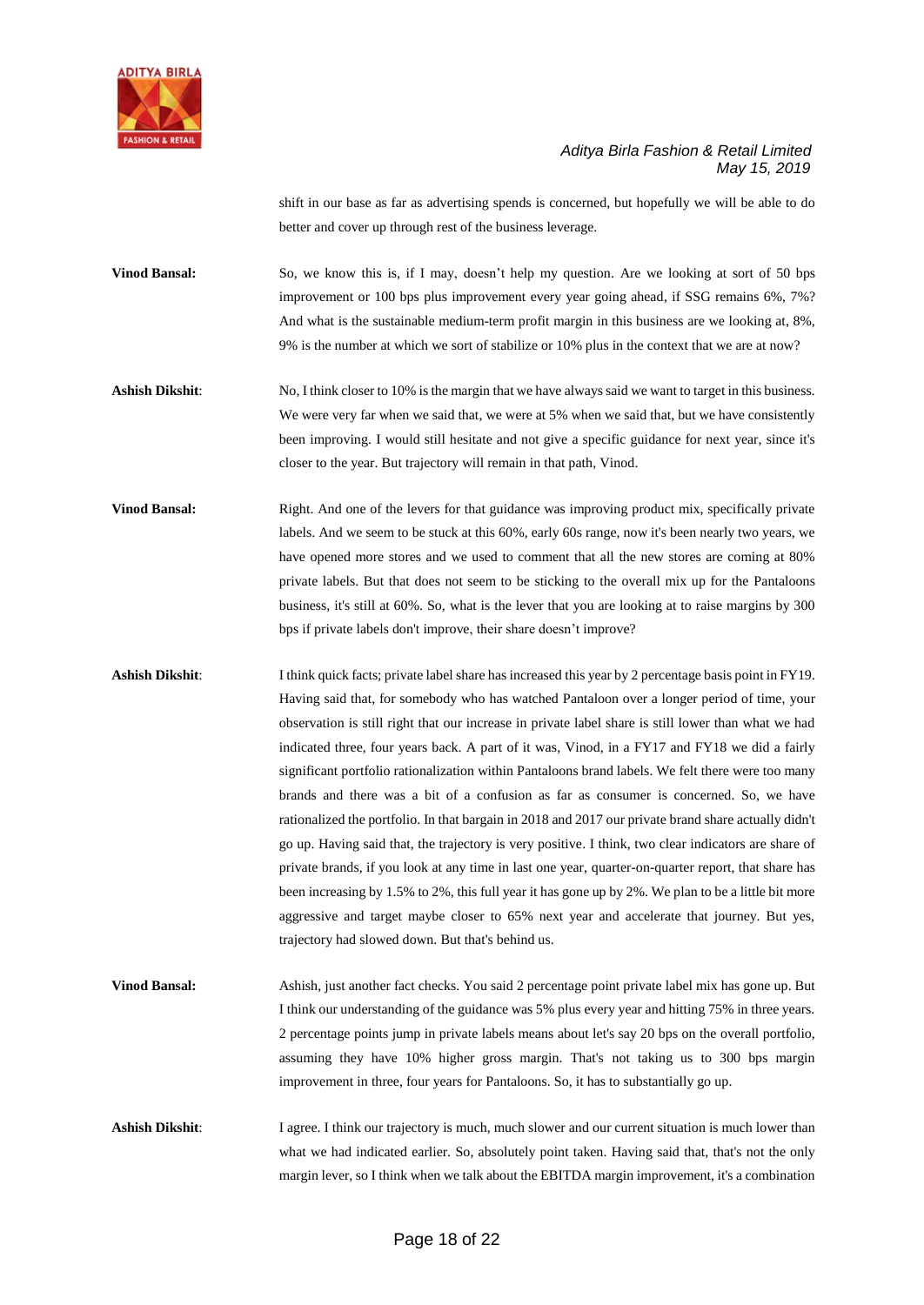

of three things, gross margin which will come through private label, gross margin improvement which will come through better markdown management and there is a lot of work that has happened on that side, overall leverage on fixed cost, which is SSG where we are not performing at the level that we would like to. And faster store addition, so that total revenue and fixed cost goes up. So, it will be a combination of all three. I think as you go forward, you will see combination of all three playing out in a journey from 7% to 9% or 10%.

**Vinod Bansal:** And the last question, you have put a Board approval for some debt issuance from NCDs. Is it an enabling revolution or do you have a firm plan to raise money?

**Jagdish Bajaj:** No, actually, this is a routine item. Every year we have to inform to Board that this is the maximum level we want to keep it, so there is no change from last two years. Our debt will remain in that range. Whatever we repay we may have to refinance it, that's it.

**Moderator:** Thank you. The next question is from the line of Ankit Kedia from PhillipCapital. Please go ahead.

**Ankit Kedia:** Sir, in Pantaloons we have started project Phoenix in the month of January, February. Just wanted to know when can we see the benefits of that coming in the system on the freshness assortment of the product?

**Sangeeta Pendurkar:** So, project Phoenix is a project that we undertook to improve the availability and freshness of our goods. We have already implemented it from this season, from spring 2019. And it's a big initiative versus one-time season launch. We now launch our season in six-odd drops, six to eight drops. And that has already been implemented. And we are seeing some very good early results.

**Ankit Kedia:** Sure. My second question is on the new store addition, how many of these stores would be on franchisees? And could you just hint on the geography expansion, because some of your comments would also be targeting the Tier1, Tier-2 cities. So, some idea on that?

**Sangeeta Pendurkar:** So, at this point of time, as Ashish mentioned earlier, about 20% of our stores are franchisee stores, we will continue with a similar ratio. And in terms of the geographies, in the past, we have opened, so for example if we look at last year, we have opened about 20% of our stores in metros and the rest in Tier-1, Tier-2, Tier-3 towns, that is purely a function based on our mapping exercise where we believe the potential is. But having said that, there could be a very few stores and metros, but a large number of the new stores that will come up will come up in Tier-2, 3 and 4 towns.

Ankit Kedia: And some CAPEX guidance, both on the Lifestyle business and the Pantaloons business?

**Ashish Dikshit**: Ankit, company has intended to spend approximately Rs. 350 crores in FY20.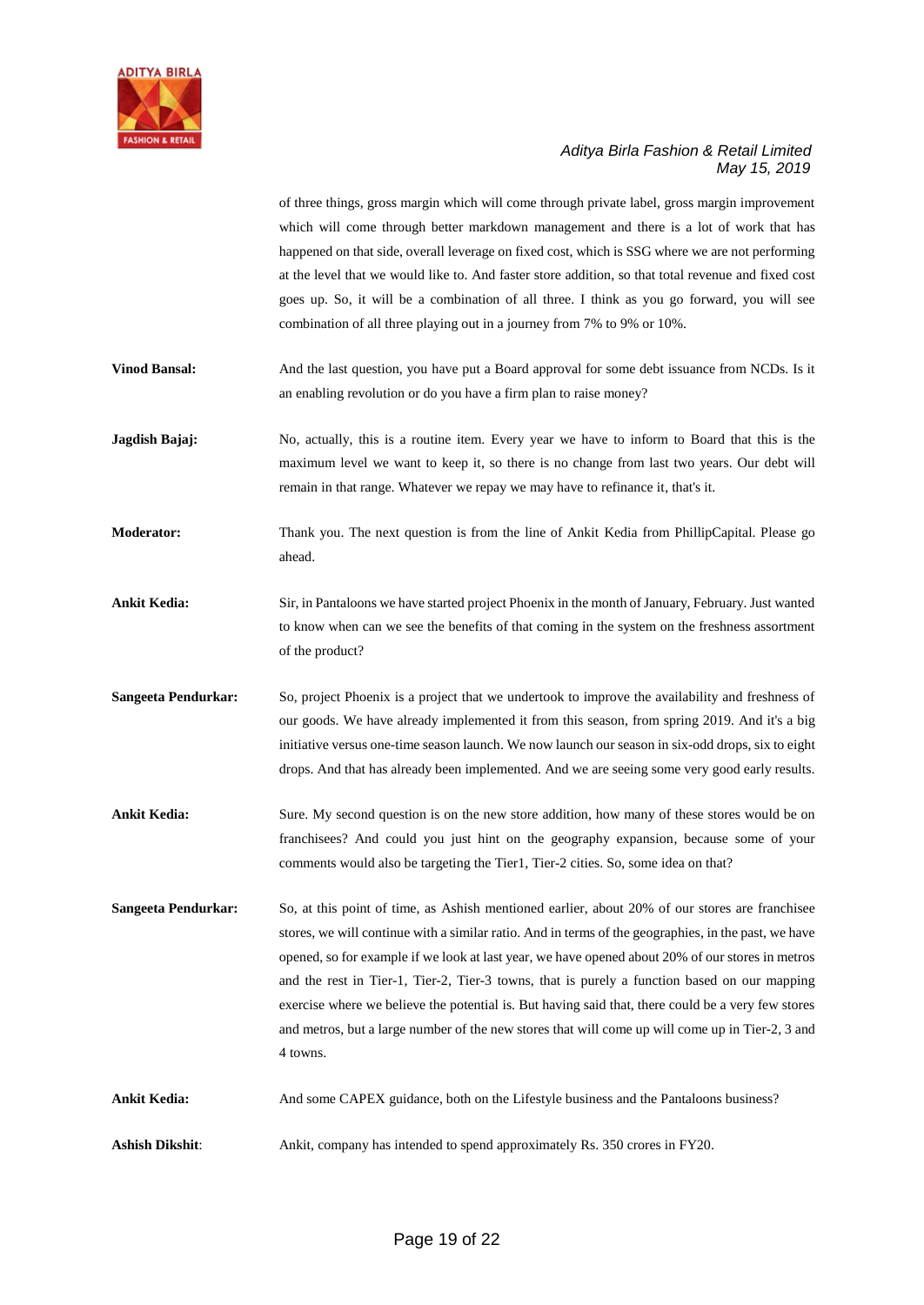

**Moderator:** Thank you. The next question for us on the line of Aliasgar Shakir from Motilal Oswal. Please go ahead.

**Aliasgar Shakir:** I have a couple of questions. One is on our recent foray in this Value Fashion category with the launch of Style Up? Could you give us some qualitative, quantitative perspective about what we are looking to do? And broadly some perspective in terms of numbers?

- **Ashish Dikshit**: So, it's a test format for us, we have launched Style Up, we have about 15 stores across the country at this point of time, most of them in eastern UP and Bihar. So, we have taken a small narrow geography, where we have gone to Tier-4 towns and other towns which have relatively less sort of access to organized retail. The idea here is to test a product proposition between Rs. 500 to Rs. 600, Rs. 800 and test the format viability, proposition of mix and economic model. Once we test all this we will decide whether to scale up in this form or it could be something that we could do under Pantaloons or something. But at this point of time, we want to test these markets where in the normal course of the business our brands or our formats will not travel. This is really about wanting to discover the Tier-4 consumer, their habits, their price points, their shopping, and finding the right format for that. I would still say it's in the lab phase with 15, 16 stores, we will probably open another 10 stores and get the economics of it right before we decide how to expand that.
- **Aliasgar Shakir:** The point is we have so far gone with a separate brand sort of indicates that even future growth will be separate instead of including it in the Pantaloons umbrella?
- **Ashish Dikshit**: No. See, the idea is to test the purity of the concept. And when you take existing brand you take it, then you end up doing things around that brand. We wanted to understand, because it's a very large opportunity, I think if you just add up the kind of towns that we are going in there, its maybe a 1000 town opportunity and more. Therefore, we want to make sure that we do the right economic model, brand proposition, product portfolio, pricing and so on, which an existing brand within existing brand may sometimes be a restrictive experiment. So, both are possible, we could take it as a new brand format and scale it, or we could merge it at this stage in a format like Pantaloons and use that as a vehicle for that.
- **Aliasgar Shakir:** Right now it's about in the range of 6,000 to 8,000 square feet?

**Ashish Dikshit**: Yes.

- **Aliasgar Shakir:** Okay. So, probably a year from now, you will have a clue about what is the kind of aggression we will show or maybe it should be next quarter that you should have an understanding because we would get 25 stores like you mentioned in the next quarter's time or so?
- **Ashish Dikshit**: Yes. So, we will take a call at the end of next year.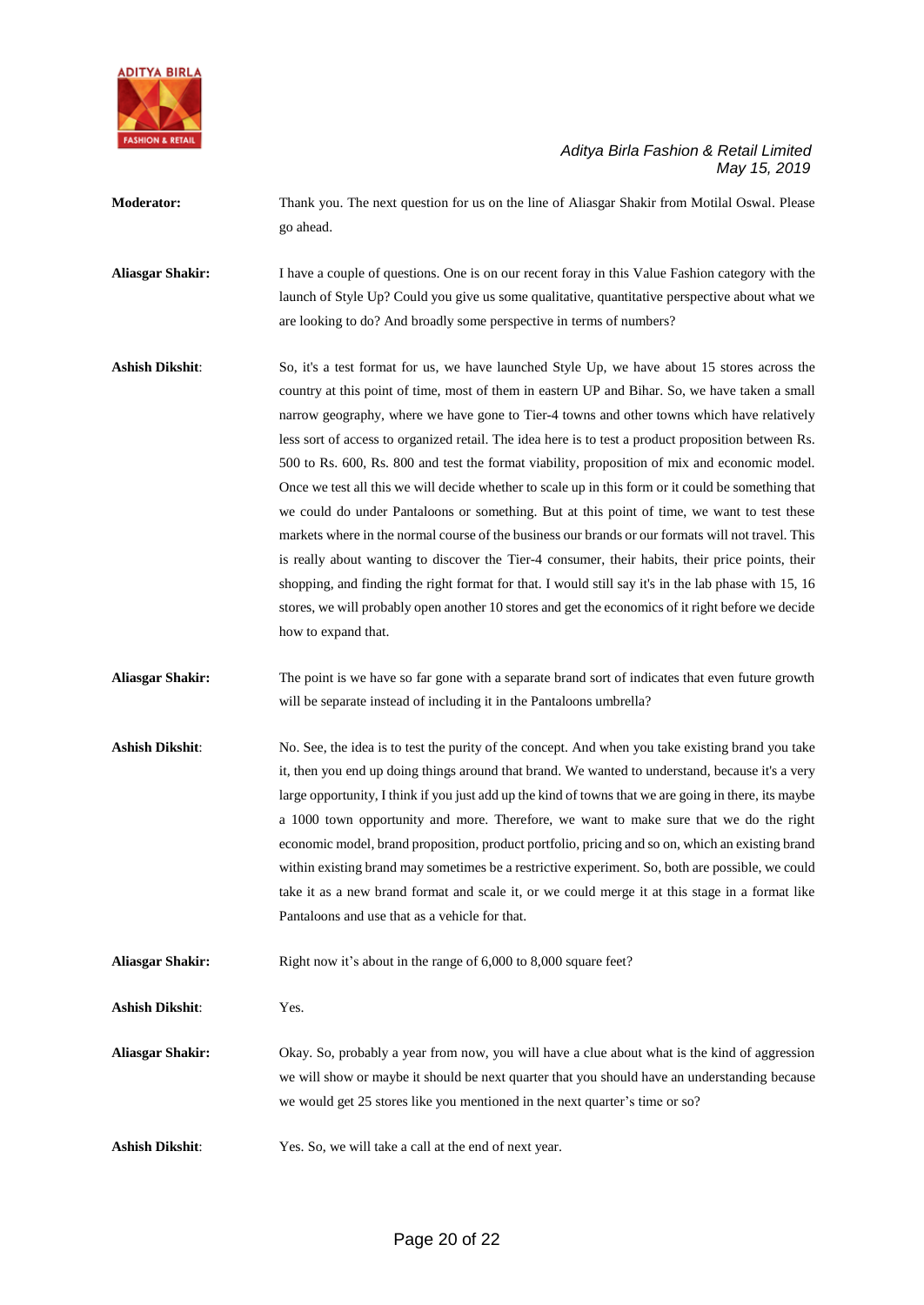

| <b>Aliasgar Shakir:</b> | And this is currently sitting in our others portfolio?                                                                                                                                                                                                                                                                                                                                                                                                                                                                                                                                                                                                                                                                                                                                                                                                                                                                                                                                              |
|-------------------------|-----------------------------------------------------------------------------------------------------------------------------------------------------------------------------------------------------------------------------------------------------------------------------------------------------------------------------------------------------------------------------------------------------------------------------------------------------------------------------------------------------------------------------------------------------------------------------------------------------------------------------------------------------------------------------------------------------------------------------------------------------------------------------------------------------------------------------------------------------------------------------------------------------------------------------------------------------------------------------------------------------|
| <b>Ashish Dikshit:</b>  | Yes.                                                                                                                                                                                                                                                                                                                                                                                                                                                                                                                                                                                                                                                                                                                                                                                                                                                                                                                                                                                                |
| <b>Aliasgar Shakir:</b> | Okay. And are we able to share any numbers related to what kind of loss is this business doing<br>or what kind of scale that we are doing?                                                                                                                                                                                                                                                                                                                                                                                                                                                                                                                                                                                                                                                                                                                                                                                                                                                          |
| <b>Ashish Dikshit:</b>  | No, not significant and I don't think its material right now.                                                                                                                                                                                                                                                                                                                                                                                                                                                                                                                                                                                                                                                                                                                                                                                                                                                                                                                                       |
| <b>Aliasgar Shakir:</b> | And second question is coming back to Pantaloons, I understand you mentioned the SSG, and<br>also after you account for the IndAS adjustments, growth has been about 4% odd. But just to<br>understand, when I compare Pantaloons with Lifestyle business, the growth has been very<br>different. So, if it was related to EOSS, I mean, one of the only factors that you mentioned which<br>is related to the disruption in supply, I can understand that is linked to Pantaloons. But other than<br>that, all the other factors would be same for Lifestyle segment as well, which has done<br>commendable growth this quarter. So, if you can just share about what is the gap between these<br>two in this quarter?                                                                                                                                                                                                                                                                             |
| <b>Ashish Dikshit:</b>  | So, I think both the businesses have very different seasonality affect. Lifestyle businesses is a<br>combination of wholesale and retail in equal measures, there is a large wholesale offtake that<br>happens in the Q4, as conventional retailers MBOs and department stores stock up for the season.<br>And that balances with wholesale and retail. Having said that, Lifestyle brands have done better<br>in retail as well, on a standalone as reflected by their like-to-like performance. Part of the reason<br>is that as I mentioned the EOSS shift in Pantaloons is more prominent, and our judgment is<br>increasingly over a period of time as bigger brands, more premium brands become more available<br>on discount, the value fashion segment suffers during that period in terms of consumer has access<br>to more premium brands at more affordable prices. Seen that trend over the last two or three<br>EOSS, and perhaps that's what is getting into the base to some extent. |
| <b>Aliasgar Shakir:</b> | Got it. But there should not be any timing related mismatch in the revenue growth that we see in<br>the two segments, right? I mean, like you mentioned this is because lifestyle has also the<br>wholesale part of the business, there should not be any timing related impact that we should see<br>in Lifestyle?                                                                                                                                                                                                                                                                                                                                                                                                                                                                                                                                                                                                                                                                                 |
| Ashish Dikshit:         | I mean, I didn't get a question on this.                                                                                                                                                                                                                                                                                                                                                                                                                                                                                                                                                                                                                                                                                                                                                                                                                                                                                                                                                            |
| <b>Aliasgar Shakir:</b> | So, what I meant is, basically, like you mentioned that some of the sales would have been for the<br>beginning of the season.                                                                                                                                                                                                                                                                                                                                                                                                                                                                                                                                                                                                                                                                                                                                                                                                                                                                       |
| <b>Ashish Dikshit:</b>  | That's normal. That's there in the base, that happens every year for all the businesses.                                                                                                                                                                                                                                                                                                                                                                                                                                                                                                                                                                                                                                                                                                                                                                                                                                                                                                            |